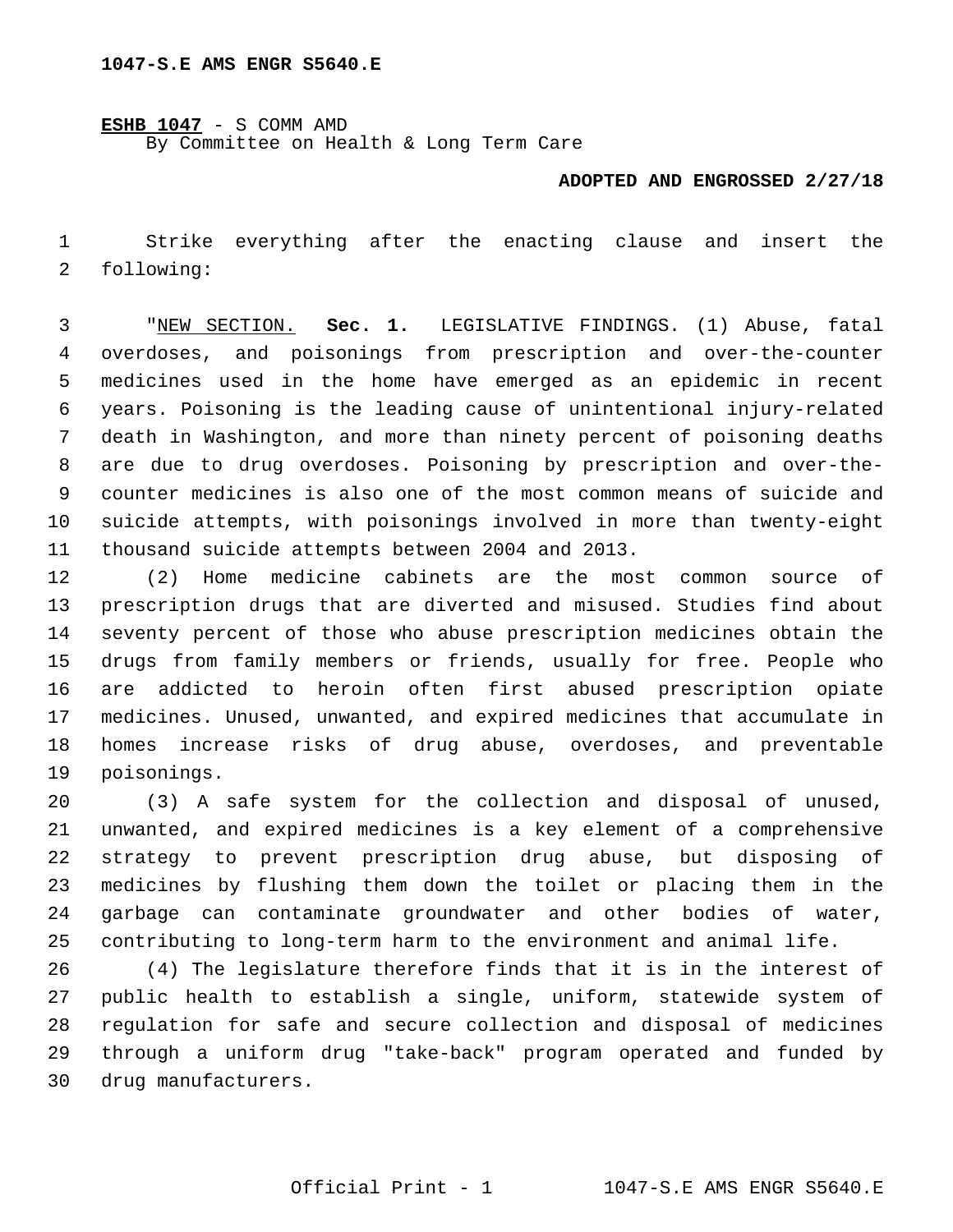NEW SECTION. **Sec. 2.** DEFINITIONS. The definitions in this section apply throughout this chapter unless the context clearly requires otherwise.

 (1) "Administer" means the direct application of a legend drug whether by injection, inhalation, ingestion, or any other means, to 6 the body of the patient or research subject by:

7 (a) A practitioner; or

 (b) The patient or research subject at the direction of the 9 practitioner.

 (2) "Authorized collector" means any of the following persons or entities that have entered into an agreement with a program operator 12 to collect covered drugs:

 (a) A person or entity that is registered with the United States drug enforcement administration and that qualifies under federal law to modify its registration to collect controlled substances for the 16 purpose of destruction;

17 (b) A law enforcement agency; or

 (c) An entity authorized by the department to provide an alternative collection mechanism for certain covered drugs that are not controlled substances, as defined in RCW 69.50.101.

 (3) "Collection site" means the location where an authorized collector operates a secure collection receptacle for collecting 23 covered drugs.

 (4)(a) "Covered drug" means a drug from a covered entity that the covered entity no longer wants and that the covered entity has abandoned or discarded or intends to abandon or discard. "Covered drug" includes legend drugs and nonlegend drugs, brand name and generic drugs, drugs for veterinary use for household pets, and drugs 29 in medical devices and combination products.

(b) "Covered drug" does not include:30

31 (i) Vitamins, minerals, or supplements;

 (ii) Herbal-based remedies and homeopathic drugs, products, or 33 remedies;

 (iii) Controlled substances contained in schedule I of the uniform controlled substances act, chapter 69.50 RCW;

 (iv) Cosmetics, shampoos, sunscreens, lip balm, toothpaste, antiperspirants, or other personal care products that are regulated as both cosmetics and nonprescription drugs under the federal food, drug, and cosmetic act, 21 U.S.C. Sec. 301 et seq.;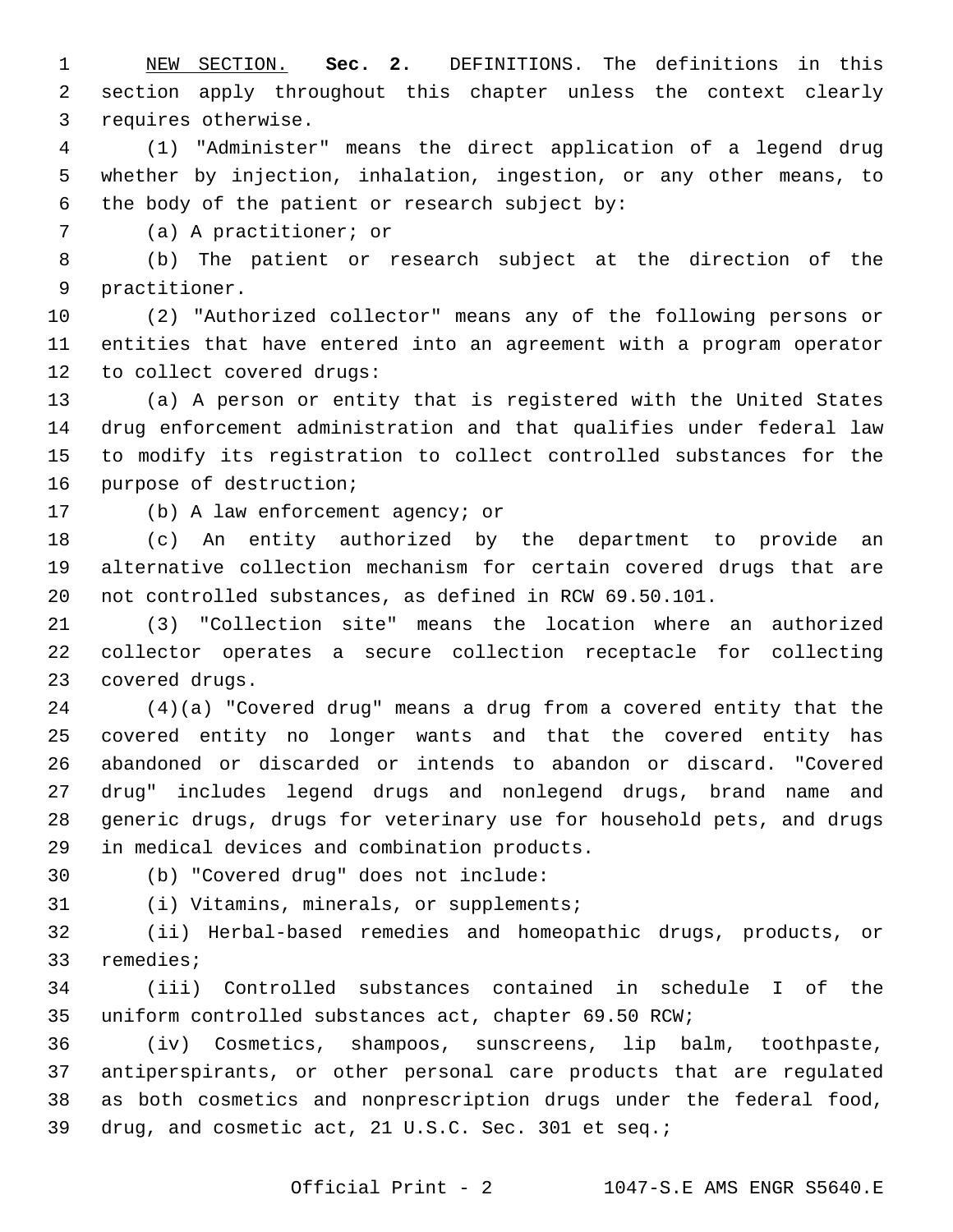(v) Drugs for which manufacturers provide a pharmaceutical product stewardship or drug take-back program as part of a federal food and drug administration managed risk evaluation and mitigation strategy under 21 U.S.C. Sec. 355-1;4

 (vi) Biological drug products, as defined by 21 C.F.R. 600.3 (h) as it exists on the effective date of this section, for which manufacturers provide a pharmaceutical product stewardship or drug take-back program and who provide the department with a report describing the program, including how the drug product is collected and safely disposed and how patients are made aware of the drug take- back program, and who updates the department on changes that 12 substantially alter their drug take-back program;

(vii) Drugs that are administered in a clinical setting;

 (viii) Emptied injector products or emptied medical devices and 15 their component parts or accessories;

 (ix) Exposed needles or sharps, or used drug products that are 17 medical wastes; or

 (x) Pet pesticide products contained in pet collars, powders, 19 shampoos, topical applications, or other forms.

 (5) "Covered entity" means a state resident or other nonbusiness entity and includes an ultimate user, as defined by regulations adopted by the United States drug enforcement administration. "Covered entity" does not include a business generator of pharmaceutical waste, such as a hospital, clinic, health care provider's office, veterinary clinic, pharmacy, or law enforcement 26 agency.

 (6) "Covered manufacturer" means a person, corporation, or other entity engaged in the manufacture of covered drugs sold in or into Washington state. "Covered manufacturer" does not include:

 (a) A private label distributor or retail pharmacy that sells a drug under the retail pharmacy's store label if the manufacturer of the drug is identified under section 4 of this act;

 (b) A repackager if the manufacturer of the drug is identified 34 under section 4 of this act; or

 (c) A nonprofit, 501(c)(3) health care corporation that repackages drugs solely for the purpose of supplying a drug to facilities or retail pharmacies operated by the corporation or an affiliate of the corporation if the manufacturer of the drug is 39 identified under section 4 of this act.

(7) "Department" means the department of health.

Official Print - 3 1047-S.E AMS ENGR S5640.E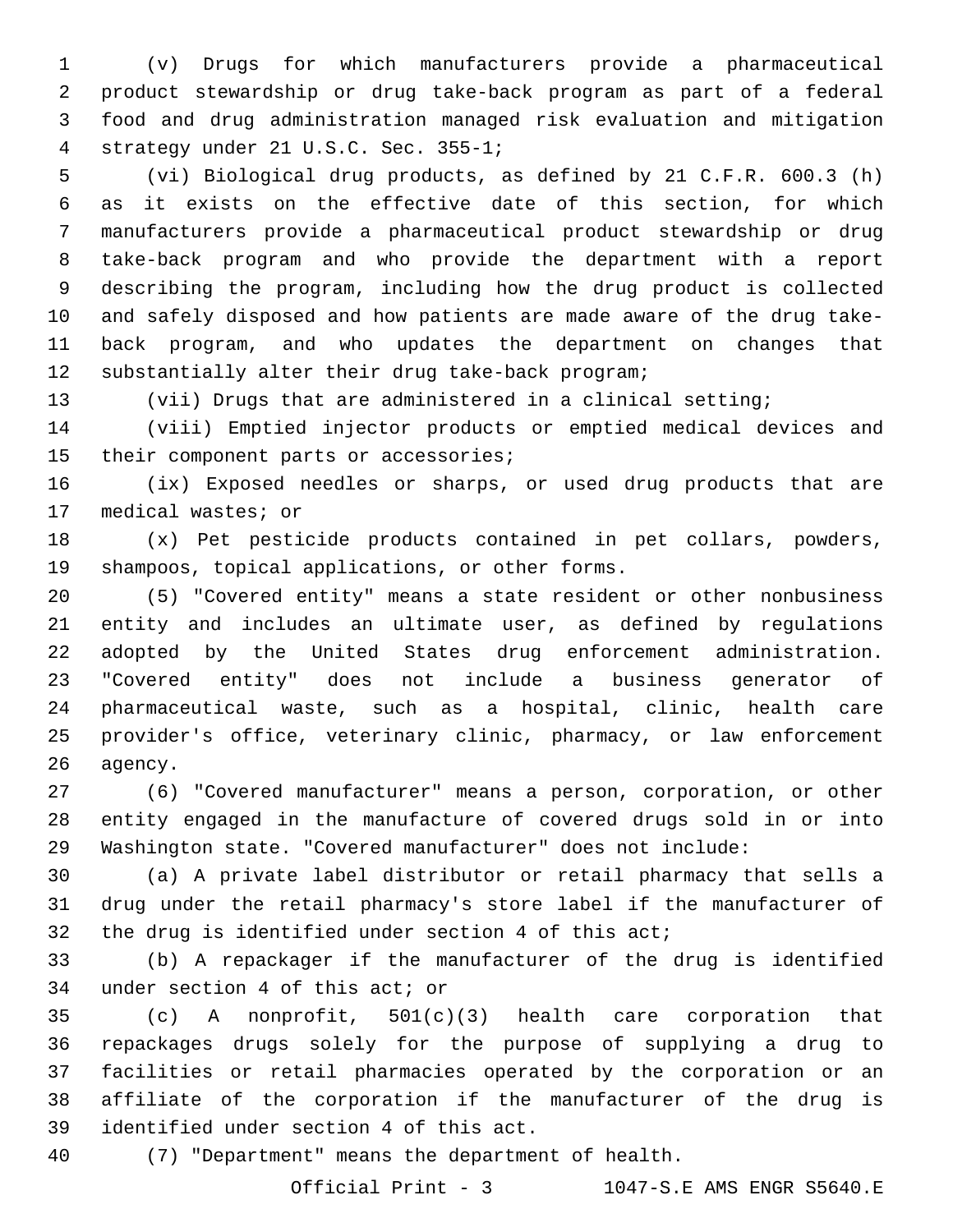(8)(a) "Drug" means:

 (a) Substances recognized as drugs in the official United States pharmacopoeia, official homeopathic pharmacopoeia of the United States, or official national formulary, or any supplement to any of 5 them;

 (b) Substances intended for use in the diagnosis, cure, mitigation, treatment, or prevention of disease in human beings or 8 animals;

 (c) Substances other than food, minerals, or vitamins that are intended to affect the structure or any function of the body of human 11 beings or animals; and

 (d) Substances intended for use as a component of any article 13 specified in  $(a)$ ,  $(b)$ , or  $(c)$  of this subsection.

 (9) "Drug take-back organization" means an organization designated by a manufacturer or group of manufacturers to act as an agent on behalf of each manufacturer to develop and implement a drug 17 take-back program.

 (10) "Drug take-back program" or "program" means a program implemented by a program operator for the collection, transportation, 20 and disposal of covered drugs.

 (11) "Drug wholesaler" means an entity licensed as a wholesaler 22 under chapter 18.64 RCW.

 (12) "Generic drug" means a drug that is chemically identical or bioequivalent to a brand name drug in dosage form, safety, strength, route of administration, quality, performance characteristics, and intended use. The inactive ingredients in a generic drug need not be identical to the inactive ingredients in the chemically identical or 28 bioequivalent brand name drug.

 (13) "Legend drug" means a drug, including a controlled substance under chapter 69.50 RCW, that is required by any applicable federal or state law or regulation to be dispensed by prescription only or 32 that is restricted to use by practitioners only.

 (14) "Mail-back distribution location" means a facility, such as a town hall or library, that offers prepaid, preaddressed mailing 35 envelopes to covered entities.

 (15) "Mail-back program" means a method of collecting covered drugs from covered entities by using prepaid, preaddressed mailing 38 envelopes.

(16) "Manufacture" has the same meaning as in RCW 18.64.011.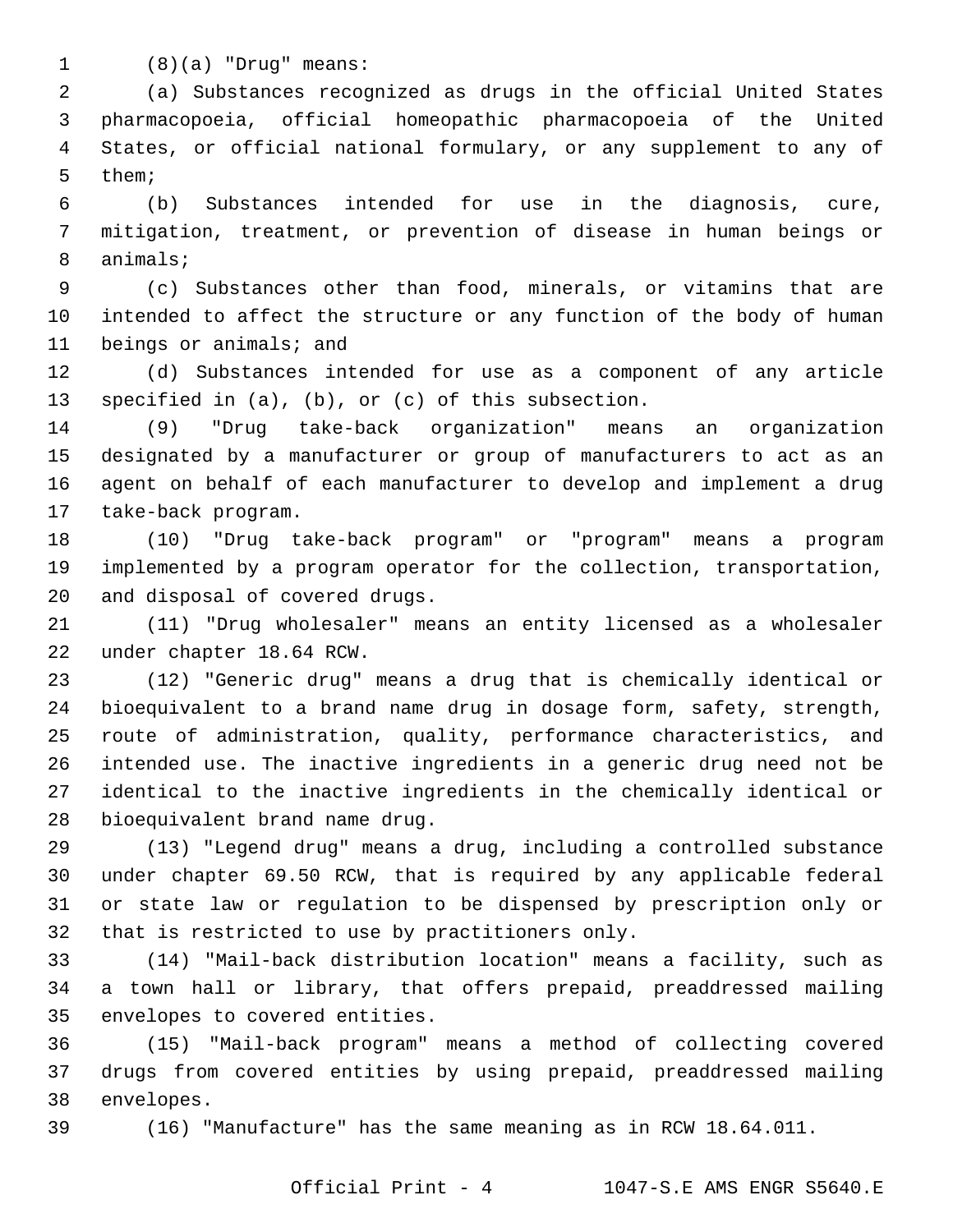(17) "Nonlegend drug" means a drug that may be lawfully sold 2 without a prescription.

 (18) "Pharmacy" means a place licensed as a pharmacy under 4 chapter 18.64 RCW.

 (19) "Private label distributor" means a company that has a valid labeler code under 21 C.F.R. Sec. 207.17 and markets a drug product under its own name, but does not perform any manufacturing.

 (20) "Program operator" means a drug take-back organization, covered manufacturer, or group of covered manufacturers that implements or intends to implement a drug take-back program approved 11 by the department.

 (21) "Repackager" means a person who owns or operates an establishment that repacks and relabels a product or package containing a covered drug for further sale, or for distribution 15 without further transaction.

 (22) "Retail pharmacy" means a place licensed as a pharmacy under chapter 18.64 RCW for the retail sale and dispensing of drugs.

(23) "Secretary" means the secretary of health.

 NEW SECTION. **Sec. 3.** REQUIREMENT TO PARTICIPATE IN A DRUG TAKE- BACK PROGRAM. A covered manufacturer must establish and implement a drug take-back program that complies with the requirements of this chapter. A manufacturer that becomes a covered manufacturer after the effective date of this section must, no later than six months after the date on which the manufacturer became a covered manufacturer, participate in an approved drug take-back program or establish and implement a drug take-back program that complies with the requirements of this chapter. A covered manufacturer may establish and implement a drug take-back program independently, as part of a group of covered manufacturers, or through membership in a drug take-back organization.

 NEW SECTION. **Sec. 4.** IDENTIFICATION OF COVERED MANUFACTURERS. (1) No later than ninety days after the effective date of this section, a drug wholesaler that sells a drug in or into Washington must provide a list of drug manufacturers to the department in a form agreed upon with the department. A drug wholesaler must provide an updated list to the department on January 15th of each year.

 (2) No later than ninety days after the effective date of this section, a retail pharmacy, private label distributor, or repackager

Official Print - 5 1047-S.E AMS ENGR S5640.E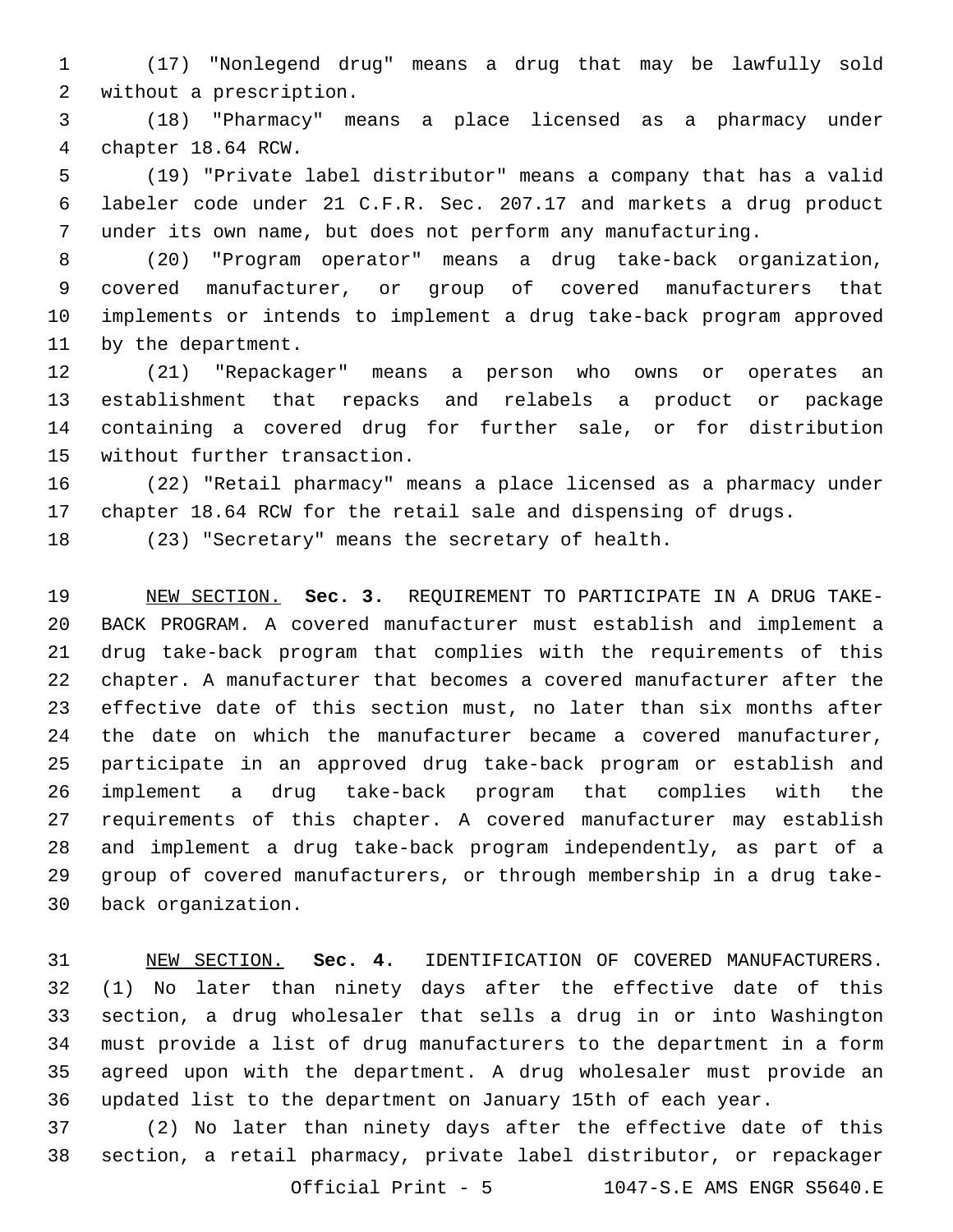must provide written notification to the department identifying the drug manufacturer from which the retail pharmacy, private label distributor, or repackager obtains a drug that it sells under its own label.4

 (3) A person or entity that receives a letter of inquiry from the department regarding whether or not it is a covered manufacturer under this chapter shall respond in writing no later than sixty days after receipt of the letter. If the person or entity does not believe it is a covered manufacturer for purposes of this chapter, it shall: (a) State the basis for the belief; (b) provide a list of any drugs it sells, distributes, repackages, or otherwise offers for sale within the state; and (c) identify the name and contact information of the manufacturer of the drugs identified under (b) of this 14 subsection.

 NEW SECTION. **Sec. 5.** DRUG TAKE-BACK PROGRAM APPROVAL. (1) By July 1, 2019, a program operator must submit a proposal for the establishment and implementation of a drug take-back program to the department for approval. The department shall approve a proposed program if the applicant submits a completed application, the proposed program meets the requirements of subsection (2) of this section, and the applicant pays the appropriate fee established by the department under section 12 of this act.

 (2) To be approved by the department, a proposed drug take-back 24 program must:

 (a) Identify and provide contact information for the program operator and each participating covered manufacturer;

 (b) Identify and provide contact information for the authorized collectors for the proposed program, as well as the reasons for excluding any potential authorized collectors from participation in 30 the program;

 (c) Provide for a collection system that complies with section 6 of this act;

 (d) Provide for a handling and disposal system that complies with 34 section 8 of this act;

 (e) Identify any transporters and waste disposal facilities that 36 the program will use;

 (f) Adopt policies and procedures to be followed by persons handling covered drugs collected under the program to ensure safety, security, and compliance with regulations adopted by the United Official Print - 6 1047-S.E AMS ENGR S5640.E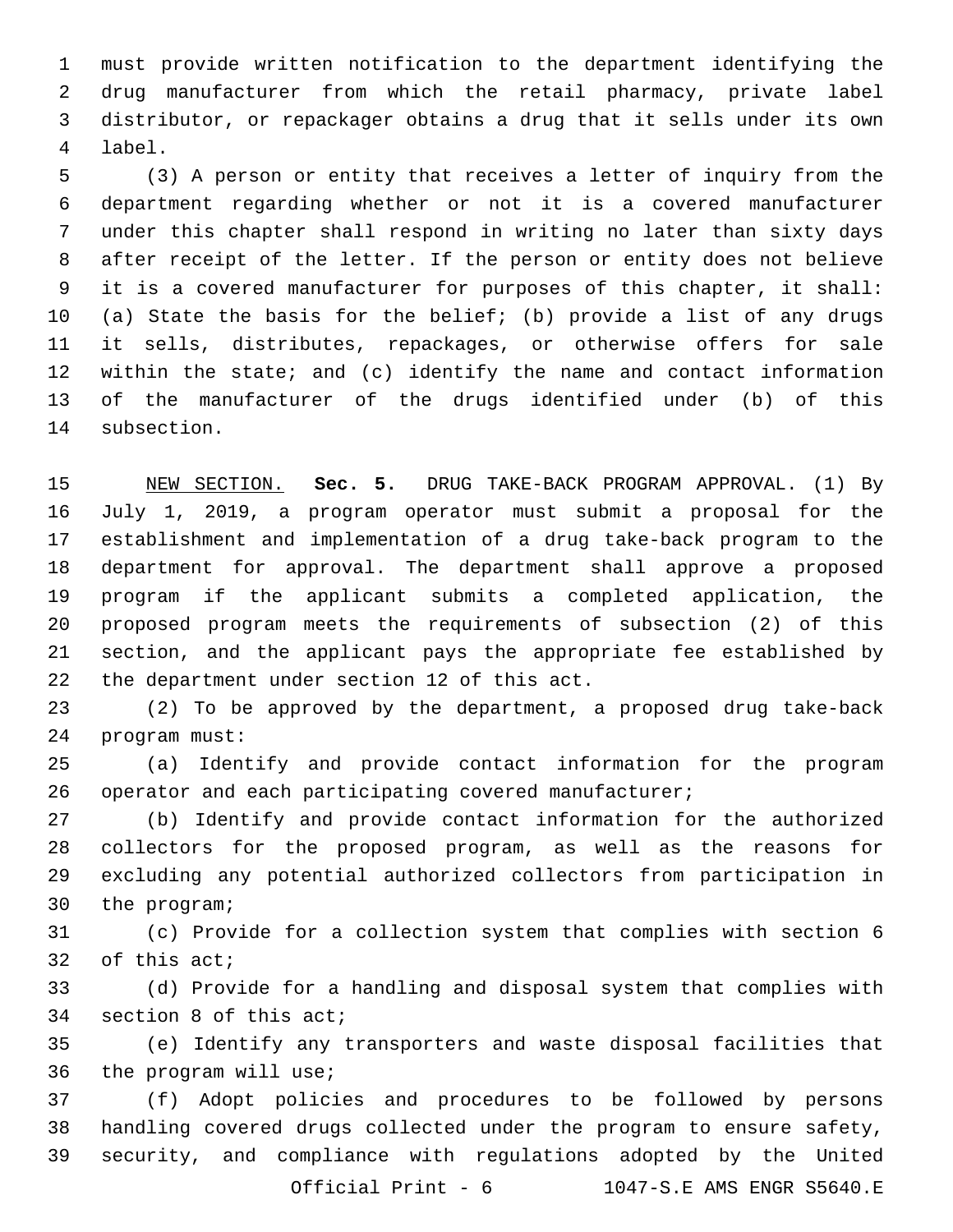States drug enforcement administration, as well as any applicable 2 laws;

 (g) Ensure the security of patient information on drug packaging during collection, transportation, recycling, and disposal;

 (h) Promote the program by providing consumers, pharmacies, and other entities with educational and informational materials as 7 required by section 7 of this act;

 (i) Demonstrate adequate funding for all administrative and operational costs of the drug take-back program, with costs apportioned among participating covered manufacturers;

 (j) Set long-term and short-term goals with respect to collection 12 amounts and public awareness; and

 (k) Consider: (i) The use of existing providers of pharmaceutical waste transportation and disposal services; (ii) separation of covered drugs from packaging to reduce transportation and disposal 16 costs; and (iii) recycling of drug packaging.

 (3)(a) No later than one hundred twenty days after receipt of a drug take-back program proposal, the department shall either approve or reject the proposal in writing to the applicant. The department may extend the deadline for approval or rejection of a proposal for good cause. If the department rejects the proposal, it shall provide 22 the reason for rejection.

 (b) No later than ninety days after receipt of a notice of rejection under (a) of this subsection, the applicant shall submit a revised proposal to the department. The department shall either approve or reject the revised proposal in writing to the applicant within ninety days after receipt of the revised proposal, including 28 the reason for rejection, if applicable.

 (c) If the department rejects a revised proposal, the department 30 may:

 (i) Require the program operator to submit a further revised 32 proposal;

 (ii) Develop and impose changes to some or all of the revised 34 proposal to address deficiencies;

 (iii) Require the covered manufacturer or covered manufacturers that proposed the rejected revised proposal to participate in a 37 previously approved drug take-back program; or

 (iv) Find the covered manufacturer out of compliance with the requirements of this chapter and take enforcement action as provided 40 in section 11 of this act.

Official Print - 7 1047-S.E AMS ENGR S5640.E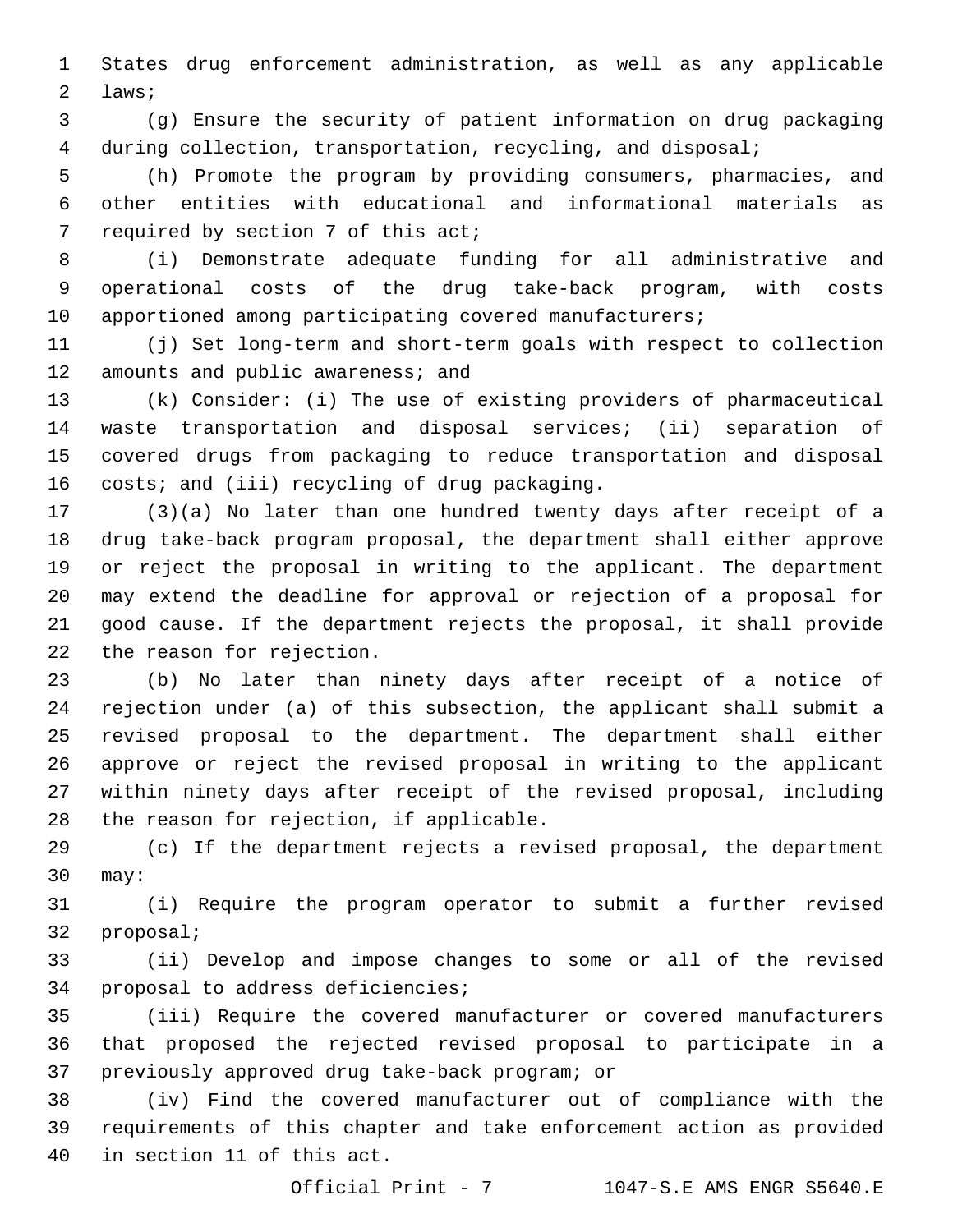(4) The program operator must initiate operation of an approved drug take-back program no later than one hundred eighty days after 3 approval of the proposal by the department.

 (5)(a) Proposed changes to an approved drug take-back program that substantially alter program operations must have prior written approval of the department. A program operator must submit to the department such a proposed change in writing at least fifteen days before the change is scheduled to occur. Changes requiring prior approval of the department include changes to participating covered manufacturers, collection methods, achievement of the service convenience goal described in section 6 of this act, policies and procedures for handling covered drugs, education and promotion 13 methods, and selection of disposal facilities.

 (b) For changes to a drug take-back program that do not substantially alter program operations, a program operator must notify the department at least seven days before implementing the change. Changes that do not substantially alter program operations include changes to collection site locations, methods for scheduling and locating periodic collection events, and methods for distributing 20 prepaid, preaddressed mailers.

 (c) A program operator must notify the department of any changes to the official point of contact for the program no later than fifteen days after the change. A program operator must notify the department of any changes in ownership or contact information for participating covered manufacturers no later than ninety days after 26 such change.

 (6) No later than four years after a drug take-back program initiates operations, and every four years thereafter, the program operator must submit an updated proposal to the department describing any substantive changes to program elements described in subsection (2) of this section. The department shall approve or reject the updated proposal using the process described in subsection (3) of 33 this section.

 (7) The department shall make all proposals submitted under this section available to the public and shall provide an opportunity for 36 written public comment on each proposal.

 NEW SECTION. **Sec. 6.** COLLECTION SYSTEM. (1)(a) At least one hundred twenty days prior to submitting a proposal under section 5 of this act, a program operator must notify potential authorized Official Print - 8 1047-S.E AMS ENGR S5640.E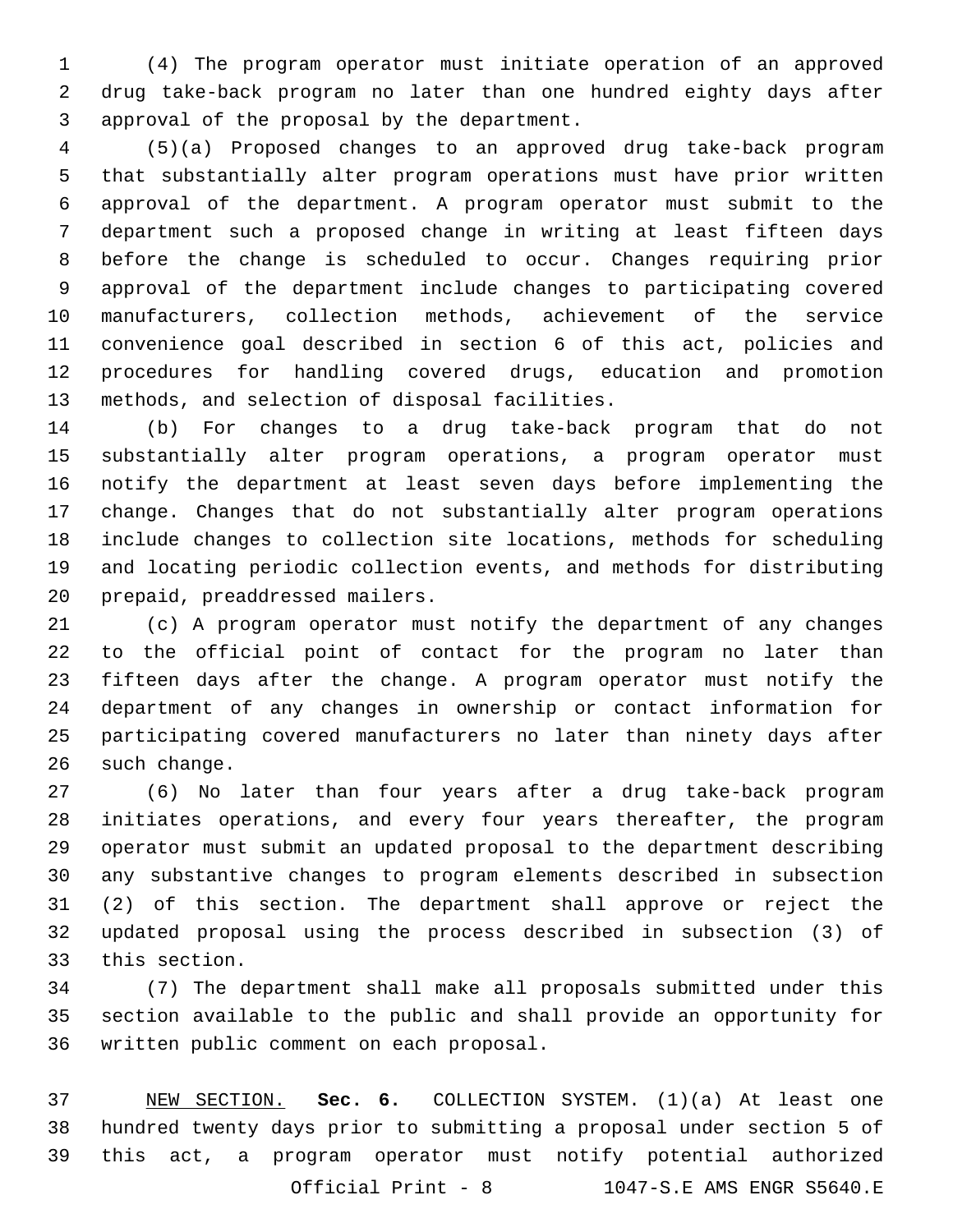collectors of the opportunity to serve as an authorized collector for the proposed drug take-back program. A program operator must commence good faith negotiations with a potential authorized collector no later than thirty days after the potential authorized collector expresses interest in participating in a proposed program.

 (b) A person or entity may serve as an authorized collector for a drug take-back program voluntarily or in exchange for compensation, but nothing in this chapter requires a person or entity to serve as 9 an authorized collector.

 (c) A drug take-back program must include as an authorized collector any retail pharmacy, hospital or clinic with an on-site pharmacy, or law enforcement agency that offers to participate in the program without compensation and meets the requirements of subsection (2) of this section. Such a pharmacy, hospital, clinic, or law enforcement agency must be included as an authorized collector in the program no later than ninety days after receiving the offer to 17 participate.

(d) A drug take-back program may also locate collection sites at:

 (i) A long-term care facility where a pharmacy, or a hospital or clinic with an on-site pharmacy, operates a secure collection 21 receptacle;

 (ii) A substance use disorder treatment program, as defined in 23 RCW 71.24.025; or

 (iii) Any other authorized collector willing to participate as a collection site and able to meet the requirements of subsection (2) 26 of this section.

 (2)(a) A collection site must accept all covered drugs from covered entities during the hours that the authorized collector is 29 normally open for business with the public.

 (b) A collection site located at a long-term care facility may only accept covered drugs that are in the possession of individuals 32 who reside or have resided at the facility.

 (c) A collection site must use secure collection receptacles in compliance with state and federal law, including any applicable on- site storage and collection standards adopted by rule pursuant to chapter 70.95 or 70.105 RCW and United States drug enforcement administration regulations. The program operator must provide a service schedule that meets the needs of each collection site to ensure that each secure collection receptacle is serviced as often as necessary to avoid reaching capacity and that collected covered drugs

Official Print - 9 1047-S.E AMS ENGR S5640.E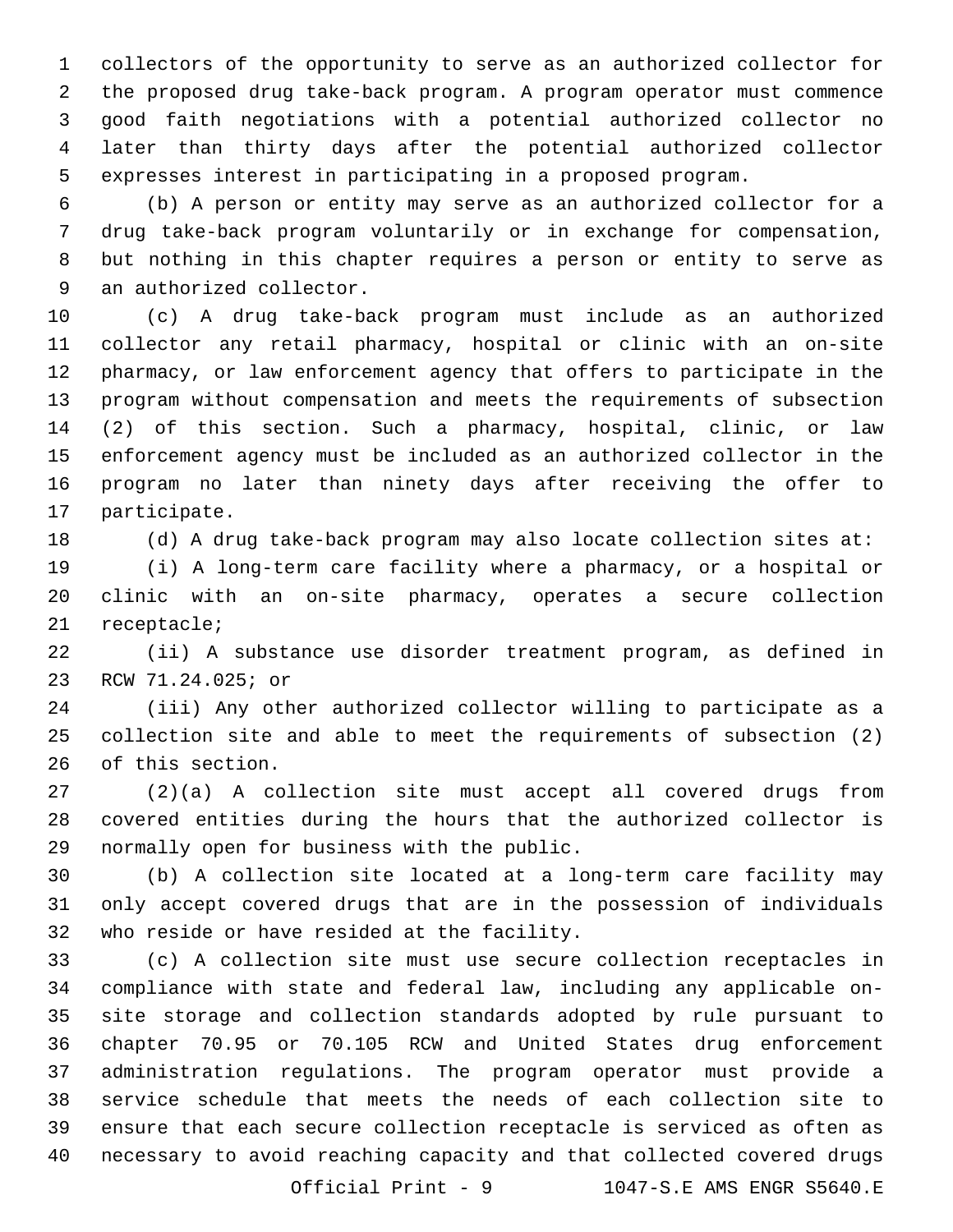are transported to final disposal in a timely manner, including a process for additional prompt collection service upon notification from the collection site. Secure collection receptacle signage must prominently display a toll-free telephone number and web site for the program so that members of the public may provide feedback on 6 collection activities.

 (d) An authorized collector must comply with applicable provisions of chapters 70.95 and 70.105 RCW, including rules adopted pursuant to those chapters that establish collection and transportation standards, and federal laws and regulations governing the handling of covered drugs, including United States drug 12 enforcement administration regulations.

 (3)(a) A drug take-back program's collection system must be safe, secure, and convenient on an ongoing, year-round basis and must provide equitable and reasonably convenient access for residents 16 across the state.

 (b) In establishing and operating a collection system, a program operator must give preference to locating collection sites at retail pharmacies, hospitals or clinics with on-site pharmacies, and law 20 enforcement agencies.

 (c)(i) Each population center must have a minimum of one collection site, plus one additional collection site for every fifty thousand residents of the city or town located within the population center. Collection sites must be geographically distributed to provide reasonably convenient and equitable access to all residents 26 of the population center.

 (ii) On islands and in areas outside of population centers, a collection site must be located at the site of each potential authorized collector that is regularly open to the public, unless the program operator demonstrates to the satisfaction of the department that a potential authorized collector is unqualified or unwilling to participate in the drug take-back program, in accordance with the 33 requirements of subsection (1) of this section.

 (iii) For purposes of this section, "population center" means a city or town and the unincorporated area within a ten-mile radius 36 from the center of the city or town.

 (d) A program operator must establish mail-back distribution locations or hold periodic collection events to supplement service to any area of the state that is underserved by collection sites, as determined by the department, in consultation with the local health

Official Print - 10 1047-S.E AMS ENGR S5640.E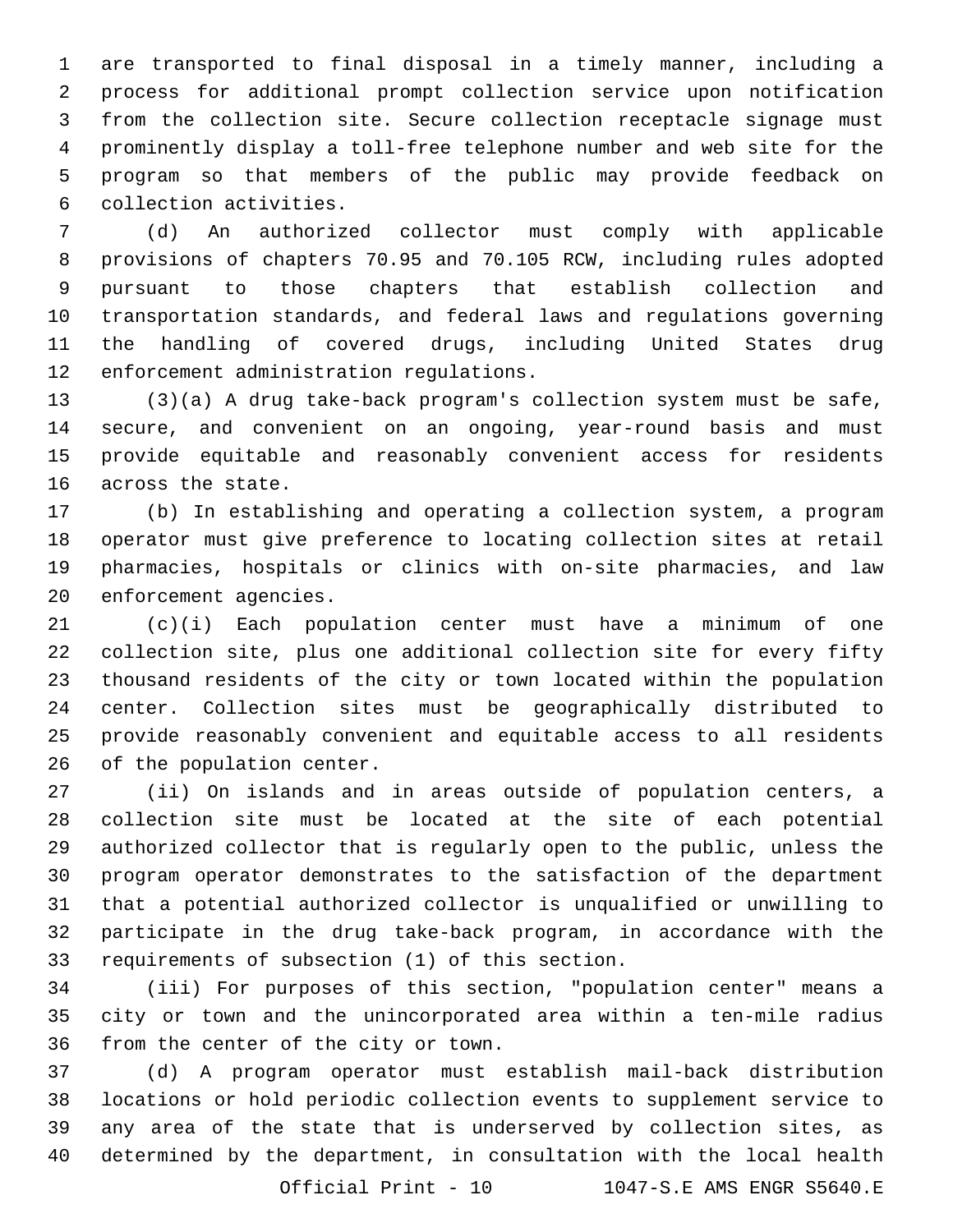jurisdiction. The program operator, in consultation with the department, local law enforcement, the local health jurisdiction, and the local community, must determine the number and locations of mail- back distribution locations or the frequency and location of these collections events, to be held at least twice a year, unless otherwise determined through consultation with the local community. The program must arrange any periodic collection events in advance with local law enforcement agencies and conduct periodic collection events in compliance with United States drug enforcement administration regulations and protocols and applicable state laws.

 (e) Upon request, a drug take-back program must provide a mail- back program free of charge to covered entities and to retail pharmacies that offer to distribute prepaid, preaddressed mailing envelopes for the drug take-back program. A drug take-back program must permit covered entities to request prepaid, preaddressed mailing envelopes through the program's web site, the program's toll-free telephone number, and a request to a pharmacist at a retail pharmacy 18 distributing the program's mailing envelopes.

 (f) The program operator must provide alternative collection methods for any covered drugs, other than controlled substances, that cannot be accepted or commingled with other covered drugs in secure collection receptacles, through a mail-back program, or at periodic collection events, to the extent permissible under applicable state and federal laws. The department shall review and approve of any alternative collection methods prior to their implementation.

 NEW SECTION. **Sec. 7.** DRUG TAKE-BACK PROGRAM PROMOTION. (1) A drug take-back program must develop and provide a system of promotion, education, and public outreach about the safe storage and secure collection of covered drugs. This system may include signage, written materials to be provided at the time of purchase or delivery of covered drugs, and advertising or other promotional materials. At a minimum, each program must:

 (a) Promote the safe storage of legend drugs and nonlegend drugs by residents before secure disposal through a drug take-back program;

 (b) Discourage residents from disposing of covered drugs in solid 36 waste collection, sewer, or septic systems;

 (c) Promote the use of the drug take-back program so that where and how to return covered drugs is widely understood by residents,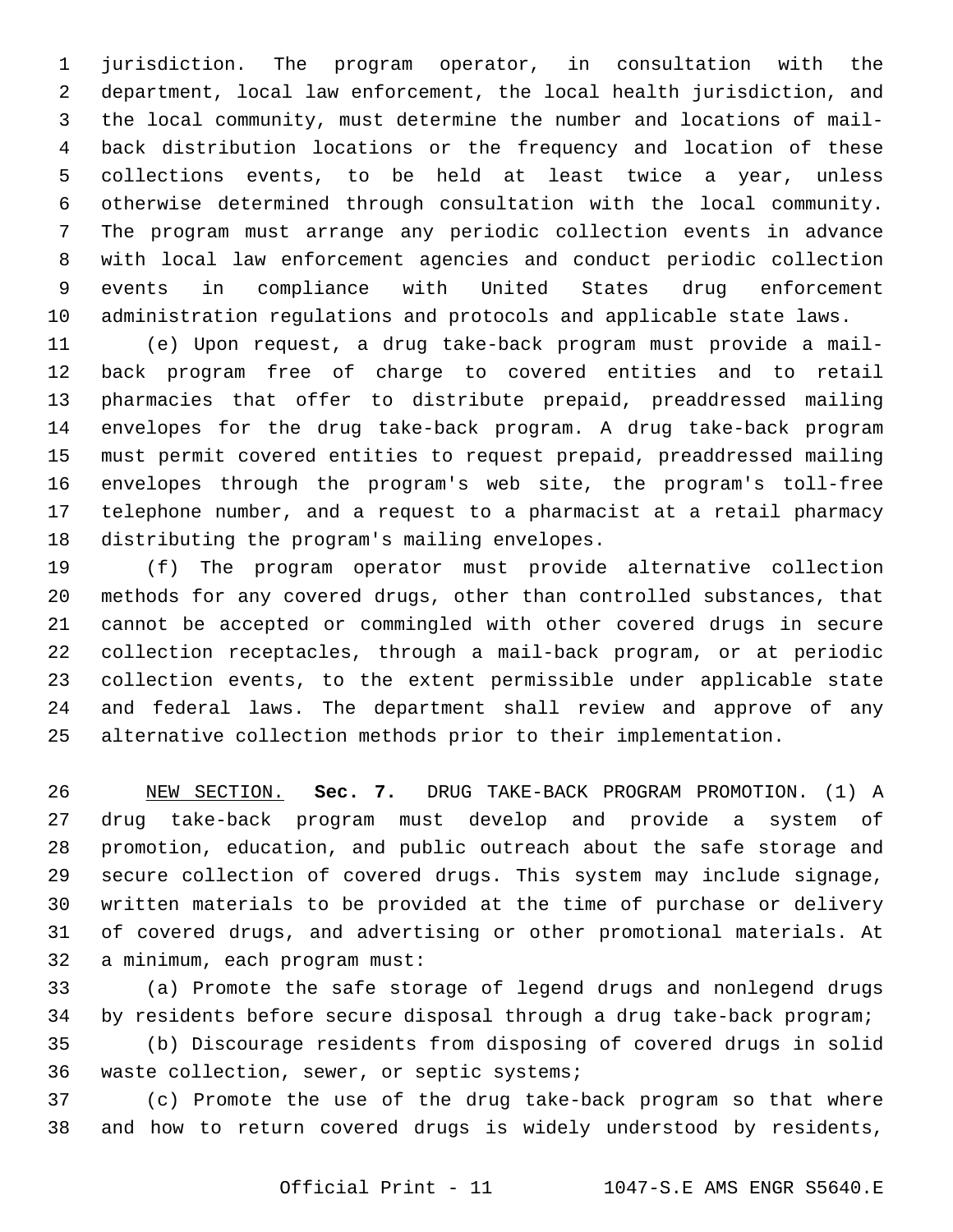pharmacists, retail pharmacies, health care facilities and providers, 2 veterinarians, and veterinary hospitals;

 (d) Establish a toll-free telephone number and web site publicizing collection options and collection sites and discouraging improper disposal practices for covered drugs, such as flushing them or placing them in the garbage;6

 (e) Prepare educational and outreach materials that: Promote safe storage of covered drugs; discourage the disposal of covered drugs in solid waste collection, sewer, or septic systems; and describe how to return covered drugs to the drug take-back program. The materials must use plain language and explanatory images to make collection services and discouraged disposal practices readily understandable to 13 all residents, including residents with limited English proficiency;

 (f) Disseminate the educational and outreach materials described in (e) of this subsection to pharmacies, health care facilities, and 16 other interested parties for dissemination to covered entities;

 (g) Work with authorized collectors to develop a readily recognizable, consistent design of collection receptacles, as well as clear, standardized instructions for covered entities on the use of collection receptacles. The department may provide guidance to program operators on the development of the instructions and design; and

 (h) Annually report on its promotion, outreach, and public education activities in its annual report required by section 10 of 25 this act.

 (2) If more than one drug take-back program is approved by the department, the programs must coordinate their promotional activities to ensure that all state residents can easily identify, understand, and access the collection services provided by any drug take-back program. Coordination efforts must include providing residents with a single toll-free telephone number and single web site to access information about collection services for every approved program.

 (3) Pharmacies and other entities that sell medication in the state are encouraged to promote secure disposal of covered drugs through the use of one or more approved drug take-back programs. Upon request, a pharmacy must provide materials explaining the use of approved drug take-back programs to its customers. The program operator must provide pharmacies with these materials upon request 39 and at no cost to the pharmacy.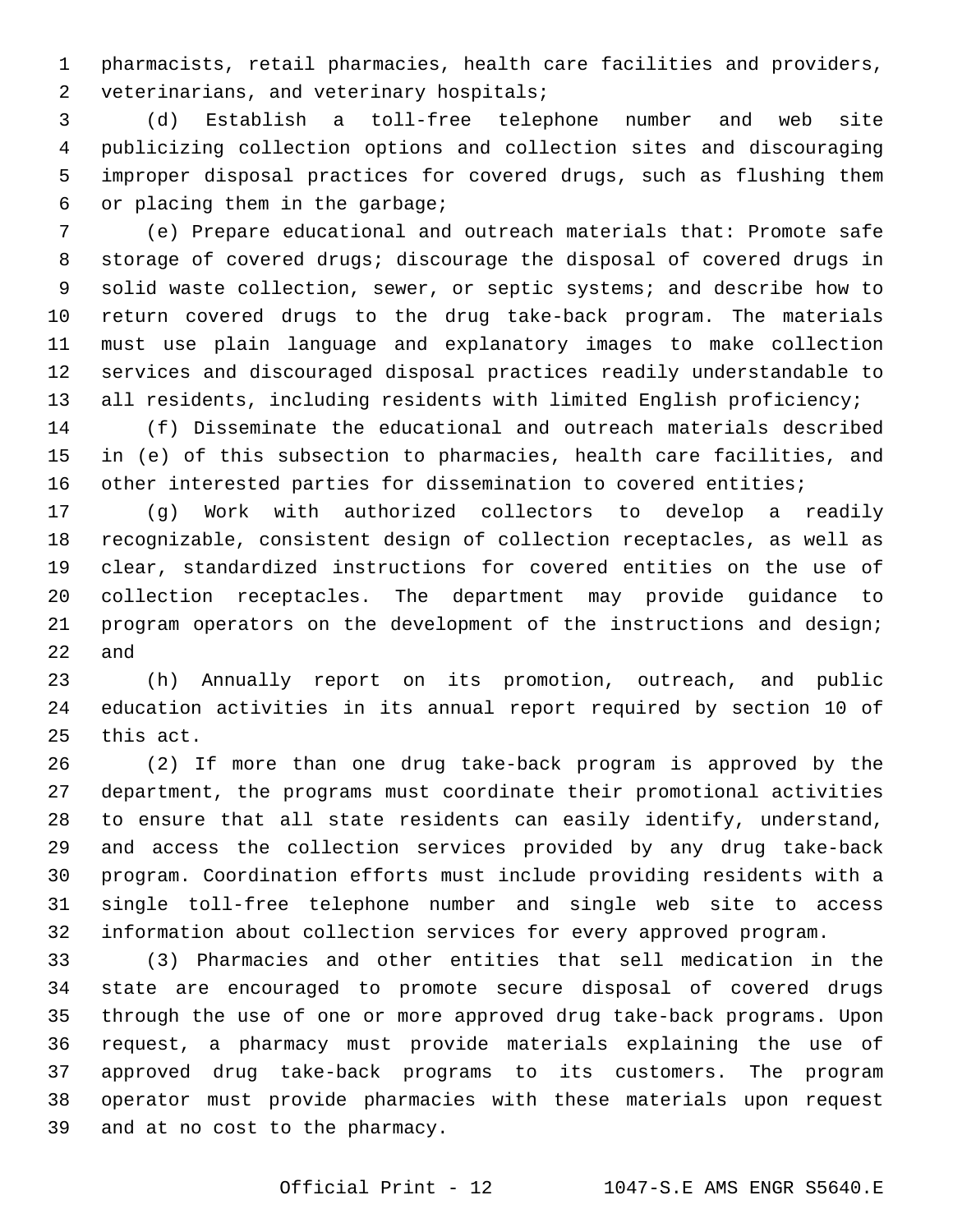(4) The department, the health care authority, the department of social and health services, the department of ecology, and any other state agency that is responsible for health, solid waste management, and wastewater treatment shall, through their standard educational methods, promote safe storage of prescription and nonprescription drugs by covered entities, secure disposal of covered drugs through a drug take-back program, and the toll-free telephone number and web site for approved drug take-back programs. Local health jurisdictions and local government agencies are encouraged to promote approved drug 10 take-back programs.

## 11 (5) The department:

 (a) Shall conduct a survey of covered entities and a survey of pharmacists, health care providers, and veterinarians who interact with covered entities on the use of medicines after the first full year of operation of the drug take-back program, and again every two years thereafter. Survey questions must: Measure consumer awareness of the drug take-back program; assess the extent to which collection sites and other collection methods are convenient and easy to use; assess knowledge and attitudes about risks of abuse, poisonings, and overdoses from drugs used in the home; and assess covered entities' practices with respect to unused, unwanted, or expired drugs, both currently and prior to implementation of the drug take-back program; and

 (b) May, upon review of results of public awareness surveys, direct a program operator for an approved drug take-back program to modify the program's promotion and outreach activities to better achieve widespread awareness among Washington state residents and health care professionals about where and how to return covered drugs 29 to the drug take-back program.

 NEW SECTION. **Sec. 8.** DISPOSAL AND HANDLING OF COVERED DRUGS. (1) Covered drugs collected under a drug take-back program must be disposed of at a permitted hazardous waste disposal facility that meets the requirements of 40 C.F.R. parts 264 and 265, as they exist on the effective date of this section.

 (2) If use of a hazardous waste disposal facility described in subsection (1) of this section is unfeasible based on cost, logistics, or other considerations, the department, in consultation with the department of ecology, may grant approval for a program operator to dispose of some or all collected covered drugs at a Official Print - 13 1047-S.E AMS ENGR S5640.E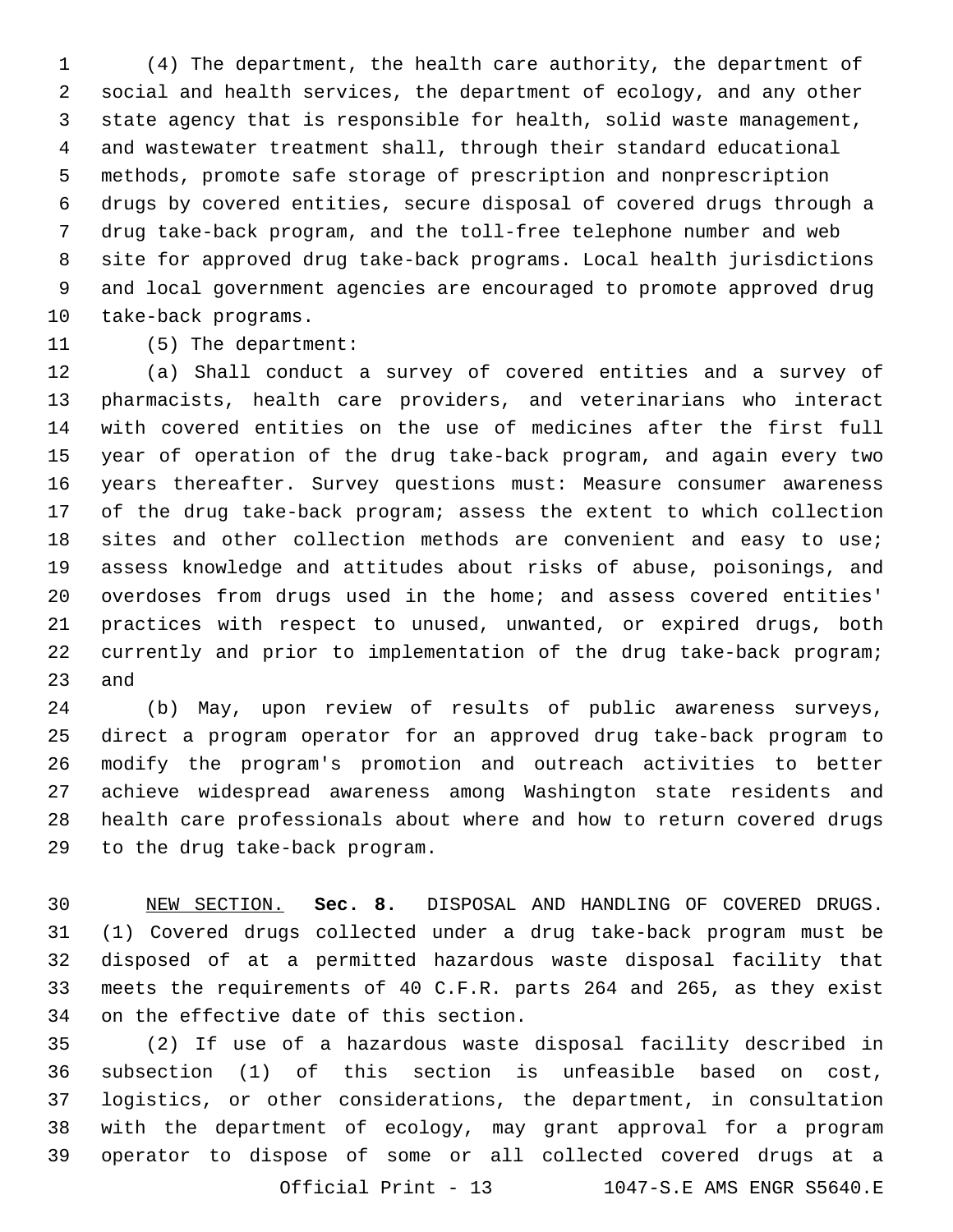permitted large municipal waste combustor facility that meets the requirements of 40 C.F.R. parts 60 and 62, as they exist on the 3 effective date of this section.

 (3) A program operator may petition the department for approval to use final disposal technologies or processes that provide superior environmental and human health protection than that provided by the technologies described in subsections (1) and (2) of this section, or equivalent protection at less cost. In reviewing a petition under this subsection, the department shall take into consideration regulations or guidance issued by the United States environmental protection agency on the disposal of pharmaceutical waste. The department, in consultation with the department of ecology, shall approve a disposal petition under this section if the disposal technology or processes described in the petition provides equivalent or superior protection in each of the following areas:

16 (a) Monitoring of any emissions or waste;

17 (b) Worker health and safety;

 (c) Air, water, or land emissions contributing to persistent, 19 bioaccumulative, and toxic pollution; and

(d) Overall impact to the environment and human health.

 (4) If a drug take-back program encounters a safety or security problem during collection, transportation, or disposal of covered drugs, the program operator must notify the department as soon as 24 practicable after encountering the problem.

 NEW SECTION. **Sec. 9.** PROGRAM FUNDING. (1) A covered manufacturer or group of covered manufacturers must pay all administrative and operational costs associated with establishing and implementing the drug take-back program in which they participate. Such administrative and operational costs include, but are not limited to: Collection and transportation supplies for each collection site; purchase of secure collection receptacles for each collection site; ongoing maintenance or replacement of secure collection receptacles when requested by authorized collectors; prepaid, preaddressed mailers; compensation of authorized collectors, if applicable; operation of periodic collection events, including the cost of law enforcement staff time; transportation of all collected covered drugs to final disposal; environmentally sound disposal of 38 all collected covered drugs in compliance with section 8 of this act; and program promotion and outreach.

Official Print - 14 1047-S.E AMS ENGR S5640.E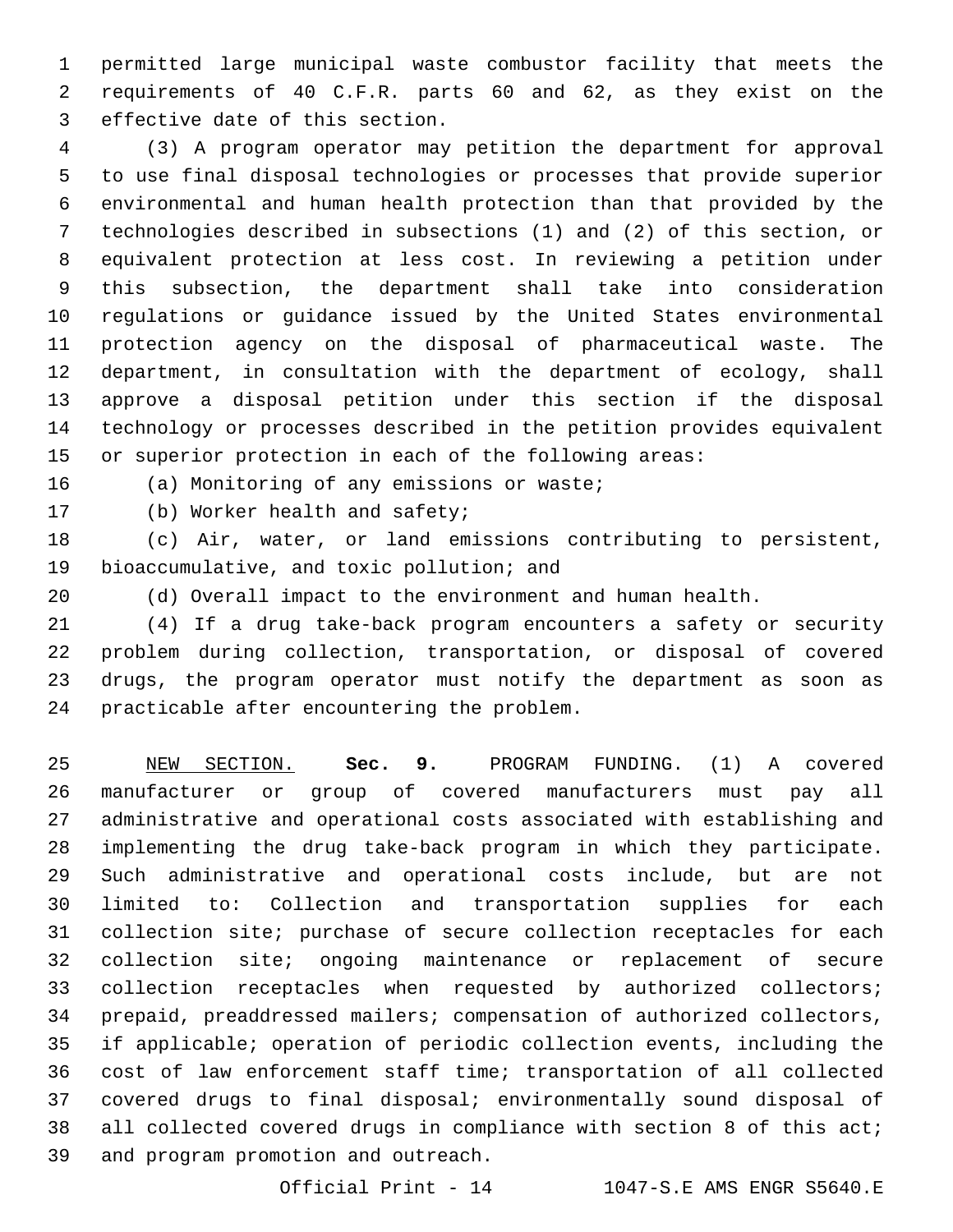(2) A program operator, covered manufacturer, authorized 2 collector, or other person may not charge:

 (a) A specific point-of-sale fee to consumers to recoup the costs of a drug take-back program; or4

 (b) A specific point-of-collection fee at the time covered drugs 6 are collected from covered entities.

 NEW SECTION. **Sec. 10.** ANNUAL PROGRAM REPORT. (1) By July 1st after the first full year of implementation, and each July 1st thereafter, a program operator must submit to the department a report describing implementation of the drug take-back program during the previous calendar year. The report must include:

 (a) A list of covered manufacturers participating in the drug 13 take-back program;

 (b) The amount, by weight, of covered drugs collected, including 15 the amount by weight from each collection method used;

 (c) The following details regarding the program's collection system: A list of collection sites with addresses; the number of mailers provided; locations where mailers were provided, if applicable; dates and locations of collection events held, if applicable; and the transporters and disposal facility or facilities 21 used;

 (d) Whether any safety or security problems occurred during collection, transportation, or disposal of covered drugs, and if so, completed and anticipated changes to policies, procedures, or tracking mechanisms to address the problem and improve safety and 26 security;

 (e) A description of the public education, outreach, and 28 evaluation activities implemented;

 (f) A description of how collected packaging was recycled to the 30 extent feasible;

 (g) A summary of the program's goals for collection amounts and public awareness, the degree of success in meeting those goals, and if any goals have not been met, what effort will be made to achieve 34 those goals the following year; and

 (h) The program's annual expenditures, itemized by program 36 category.

 (2) Within thirty days after each annual period of operation of an approved drug take-back program, the program operator shall submit an annual collection amount report to the department that provides

Official Print - 15 1047-S.E AMS ENGR S5640.E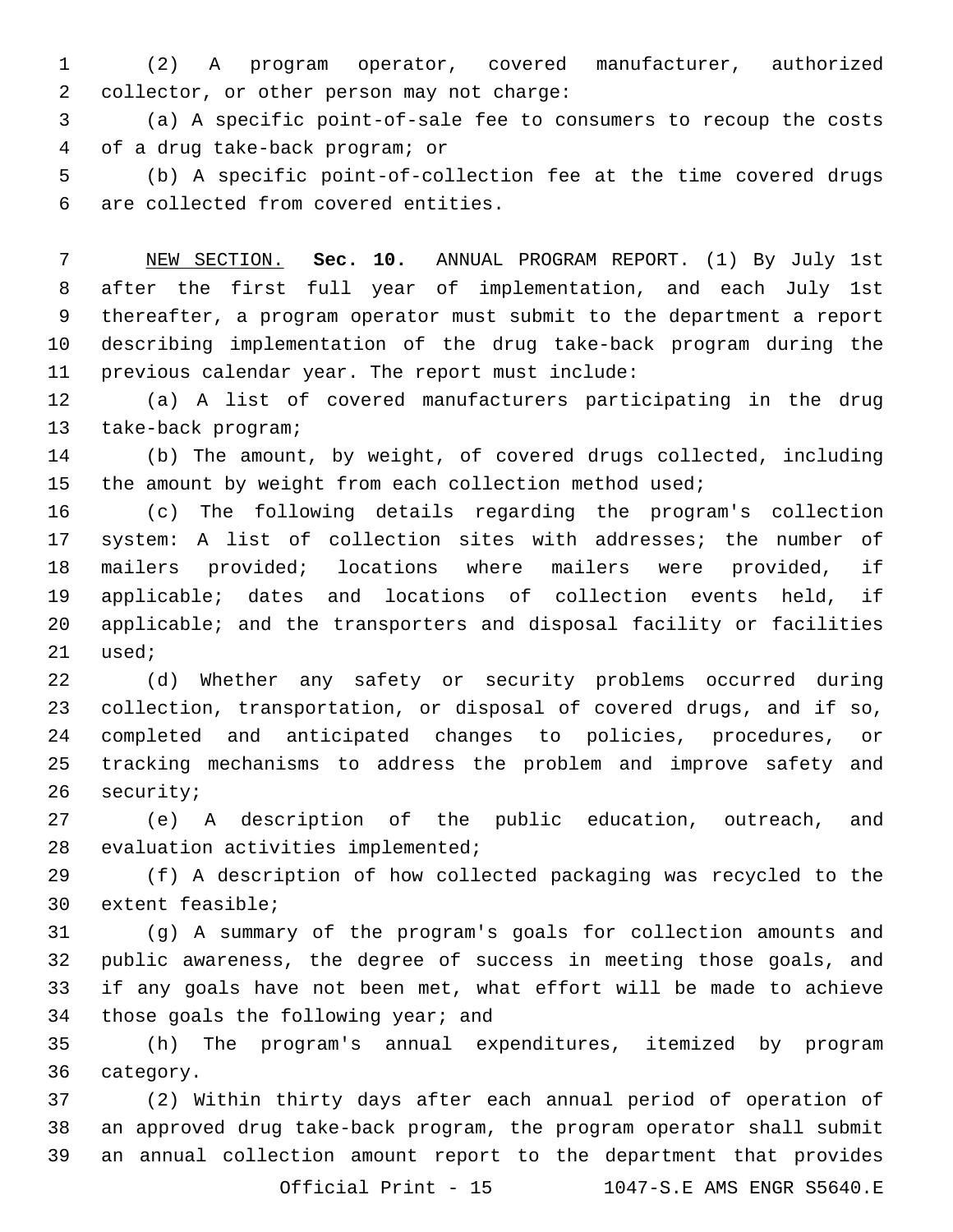the total amount, by weight, of covered drugs collected from each 2 collection site during the prior year.

 (3) The department shall make reports submitted under this section available to the public through the internet.

 NEW SECTION. **Sec. 11.** ENFORCEMENT AND PENALTIES. (1) The department may audit or inspect the activities and records of a drug take-back program to determine compliance with this chapter or investigate a complaint.

 (2)(a) The department shall send a written notice to a covered manufacturer that fails to participate in a drug take-back program as required by this chapter. The notice must provide a warning regarding 12 the penalties for violation of this chapter.

 (b) A covered manufacturer that receives a notice under this subsection (2) may be assessed a penalty if, sixty days after receipt of the notice, the covered manufacturer continues to sell a covered drug in or into the state without participating in a drug take-back 17 program approved under this chapter.

 (3)(a) The department may send a program operator a written notice warning of the penalties for noncompliance with this chapter if it determines that the program operator's drug take-back program is in violation of this chapter or does not conform to the proposal approved by the department. The department may assess a penalty on the program operator and participating covered manufacturers if the program does not come into compliance by thirty days after receipt of 25 the notice.

 (b) The department may immediately suspend operation of a drug take-back program and assess a penalty if it determines that the program is in violation of this chapter and the violation creates a condition that, in the judgment of the department, constitutes an immediate hazard to the public or the environment.

 (4)(a) The department shall send a written notice to a drug wholesaler or a retail pharmacy that fails to provide a list of drug manufacturers to the department as required by section 4 of this act. The notice must provide a warning regarding the penalties for 35 violation of this chapter.

 (b) A drug wholesaler or retail pharmacy that receives a notice under this subsection may be assessed a penalty if, sixty days after receipt of the notice, the drug wholesaler or retail pharmacy fails 39 to provide a list of drug manufacturers.

Official Print - 16 1047-S.E AMS ENGR S5640.E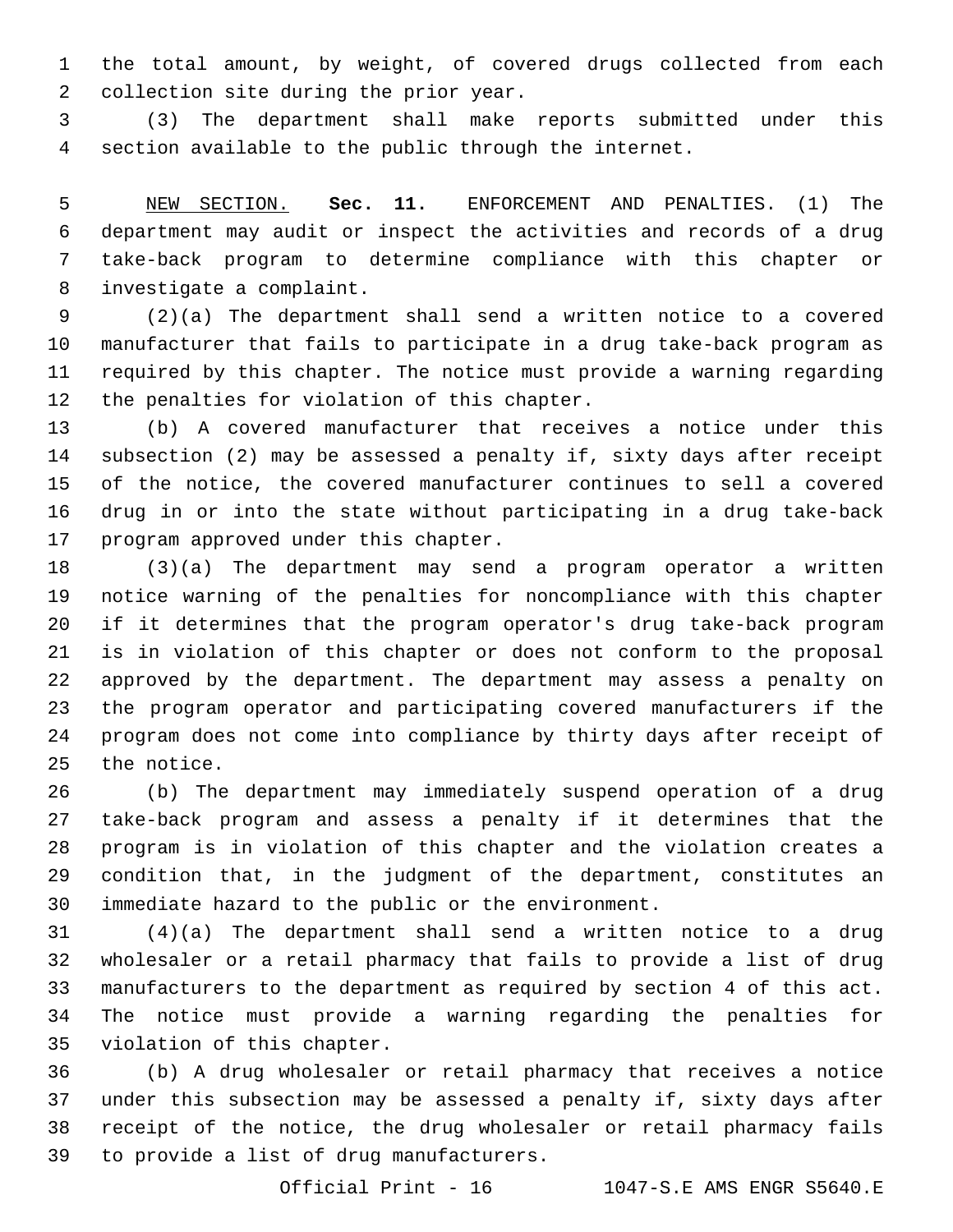(5) In enforcing the requirements of this chapter, the 2 department:

(a) May require an informal administrative conference;

 (b) May require a person or entity to engage in or refrain from engaging in certain activities pertaining to this chapter;

 (c) May, in accordance with RCW 43.70.095, assess a civil fine of up to two thousand dollars. Each day upon which a violation occurs or is permitted to continue constitutes a separate violation. In determining the appropriate amount of the fine, the department shall consider the extent of harm caused by the violation, the nature and persistence of the violation, the frequency of past violations, any action taken to mitigate the violation, and the financial burden to 13 the entity in violation; and

 (d) May not prohibit a covered manufacturer from selling a drug 15 in or into the state of Washington.

 NEW SECTION. **Sec. 12.** DEPARTMENT FEE. (1)(a) By July 1, 2019, the department shall: Determine its costs for the administration, oversight, and enforcement of the requirements of this chapter, including the survey required under section 20 of this act; pursuant to RCW 43.70.250, set fees at a level sufficient to recover the costs associated with administration, oversight, and enforcement; and adopt rules establishing requirements for program operator proposals.

 (b) The department shall not impose any fees in excess of its actual administrative, oversight, and enforcement costs. The fees collected from each program operator in calendar year 2020 and any subsequent year may not exceed ten percent of the program's annual expenditures as reported to the department in the annual report required by section 10 of this act and determined by the department.

 (c) Adjustments to the department's fees may be made annually and shall not exceed actual administration, oversight, and enforcement costs. Adjustments for inflation may not exceed the percentage change in the consumer price index for all urban consumers in the United States as calculated by the United States department of labor as averaged by city for the twelve-month period ending with June of the 35 previous year.

 (d) The department shall collect fees from each program operator 37 by October 1, 2019, and annually thereafter.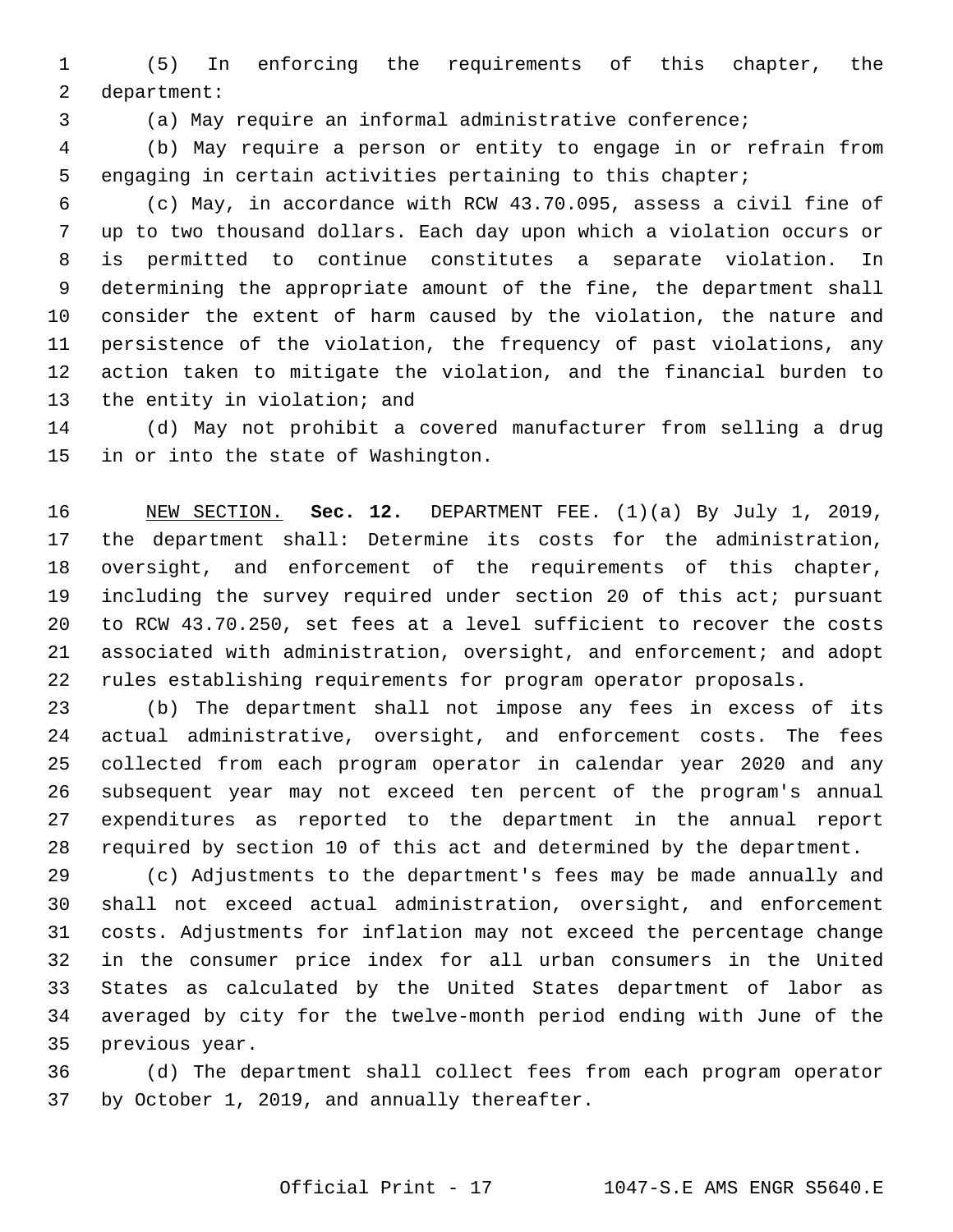(2) All fees collected under this section must be deposited in the secure drug take-back program account established in section 13 3 of this act.

 NEW SECTION. **Sec. 13.** SECURE DRUG TAKE-BACK PROGRAM ACCOUNT. The secure drug take-back program account is created in the state treasury. All receipts received by the department under this chapter must be deposited in the account. Moneys in the account may be spent only after appropriation. Expenditures from the account may be used by the department only for administering and enforcing this chapter.

 NEW SECTION. **Sec. 14.** ANTITRUST IMMUNITY. The activities authorized by this chapter require collaboration among covered manufacturers. These activities will enable safe and secure collection and disposal of covered drugs in Washington state and are therefore in the best interest of the public. The benefits of collaboration, together with active state supervision, outweigh potential adverse impacts. Therefore, the legislature intends to exempt from state antitrust laws, and provide immunity through the state action doctrine from federal antitrust laws, activities that are undertaken, reviewed, and approved by the department pursuant to this chapter that might otherwise be constrained by such laws. The legislature does not intend and does not authorize any person or entity to engage in activities not provided for by this chapter, and the legislature neither exempts nor provides immunity for such activities.

 NEW SECTION. **Sec. 15.** FEDERAL LAW. This chapter is void if a federal law, or a combination of federal laws, takes effect that establishes a national program for the collection of covered drugs that substantially meets the intent of this chapter, including the creation of a funding mechanism for collection, transportation, and proper disposal of all covered drugs in the United States.

 NEW SECTION. **Sec. 16.** LOCAL LAWS. (1)(a) For a period of twelve months after a drug take-back program approved under section 5 of this act begins operating, a county may enforce a grandfathered ordinance. During that twelve-month period, if a county determines that a covered manufacturer is in compliance with its grandfathered ordinance, the department shall find the covered manufacturer in Official Print - 18 1047-S.E AMS ENGR S5640.E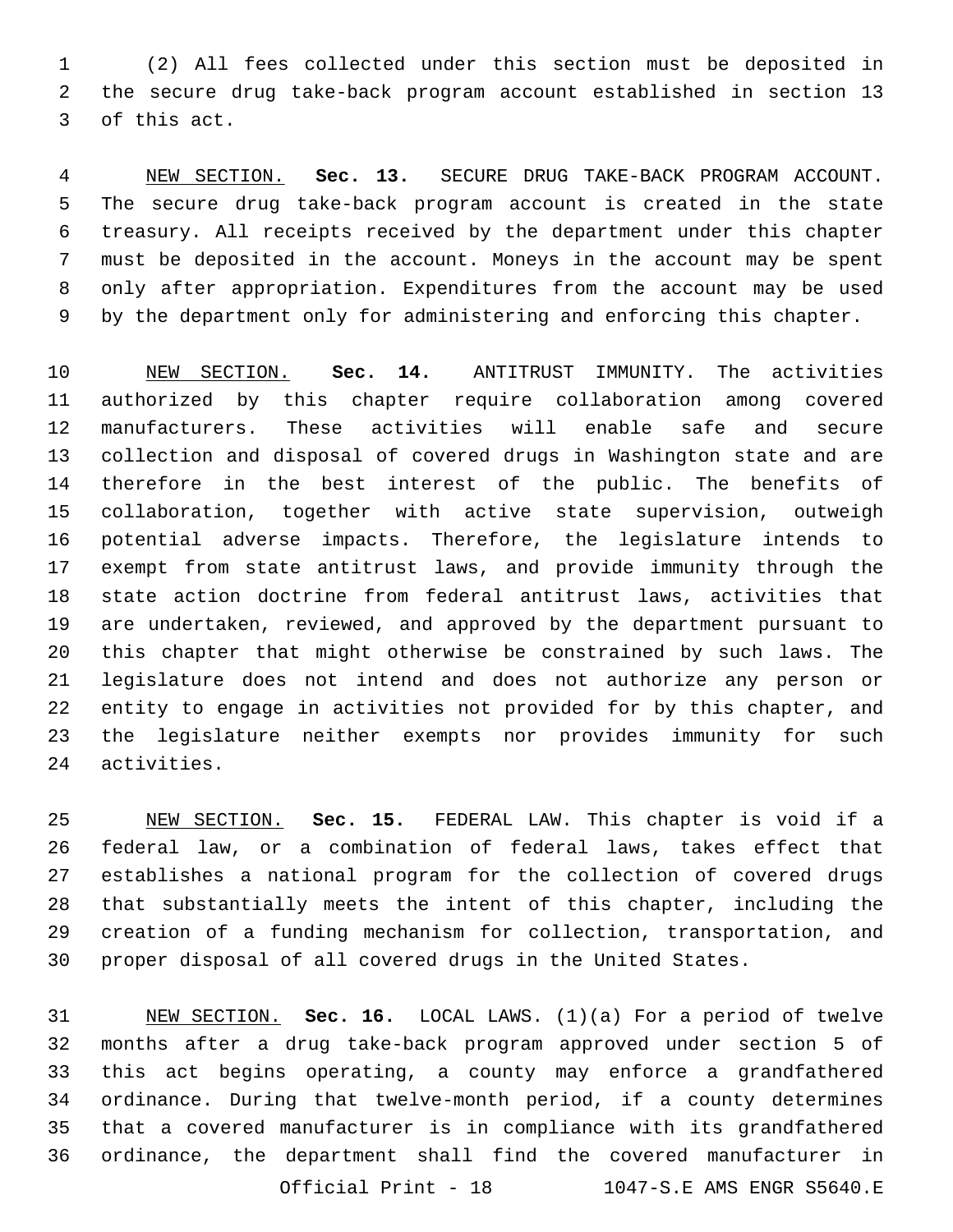compliance with the requirements of this chapter with respect to that 2 county.

 (b) In any county enforcing a grandfathered ordinance as described in (a) of this subsection, the program operator of an approved drug take-back program must work with the county and the department to incorporate the local program into the approved drug take-back program on or before the end of the twelve-month period.

 (2) After the effective date of this section, a political subdivision may not enact or enforce a local ordinance that requires a retail pharmacy, clinic, hospital, or local law enforcement agency to provide for collection and disposal of covered drugs from covered 12 entities.

 (3) At the end of the twelve-month period provided in subsection (1) of this section, this chapter preempts all existing or future laws enacted by a county, city, town, or other political subdivision of the state regarding a drug take-back program or other program for the collection, transportation, and disposal of covered drugs, or promotion, education, and public outreach relating to such a program.

 (4) For purposes of this section, "grandfathered ordinance" means a pharmaceutical product stewardship or drug take-back ordinance that: (a) Is in effect on the effective date of this section; and (b) the department determines meets or exceeds the requirements of this chapter with respect to safe and secure collection and disposal of unwanted medicines from residents, including the types of drugs covered by the program, the convenience of the collection system for 26 residents, and required promotion of the program.

 NEW SECTION. **Sec. 17.** PUBLIC DISCLOSURE. Proprietary information submitted to the department under this chapter is exempt from public disclosure under RCW 42.56.270. The department may use and disclose such information in summary or aggregated form that does not directly or indirectly identify financial, production, or sales data of an individual covered manufacturer or drug take-back organization.

 NEW SECTION. **Sec. 18.** RULE MAKING. The department shall adopt any rules necessary to implement and enforce this chapter.

 NEW SECTION. **Sec. 19.** REPORT TO LEGISLATURE. (1) No later than thirty days after the department first approves a drug take-back Official Print - 19 1047-S.E AMS ENGR S5640.E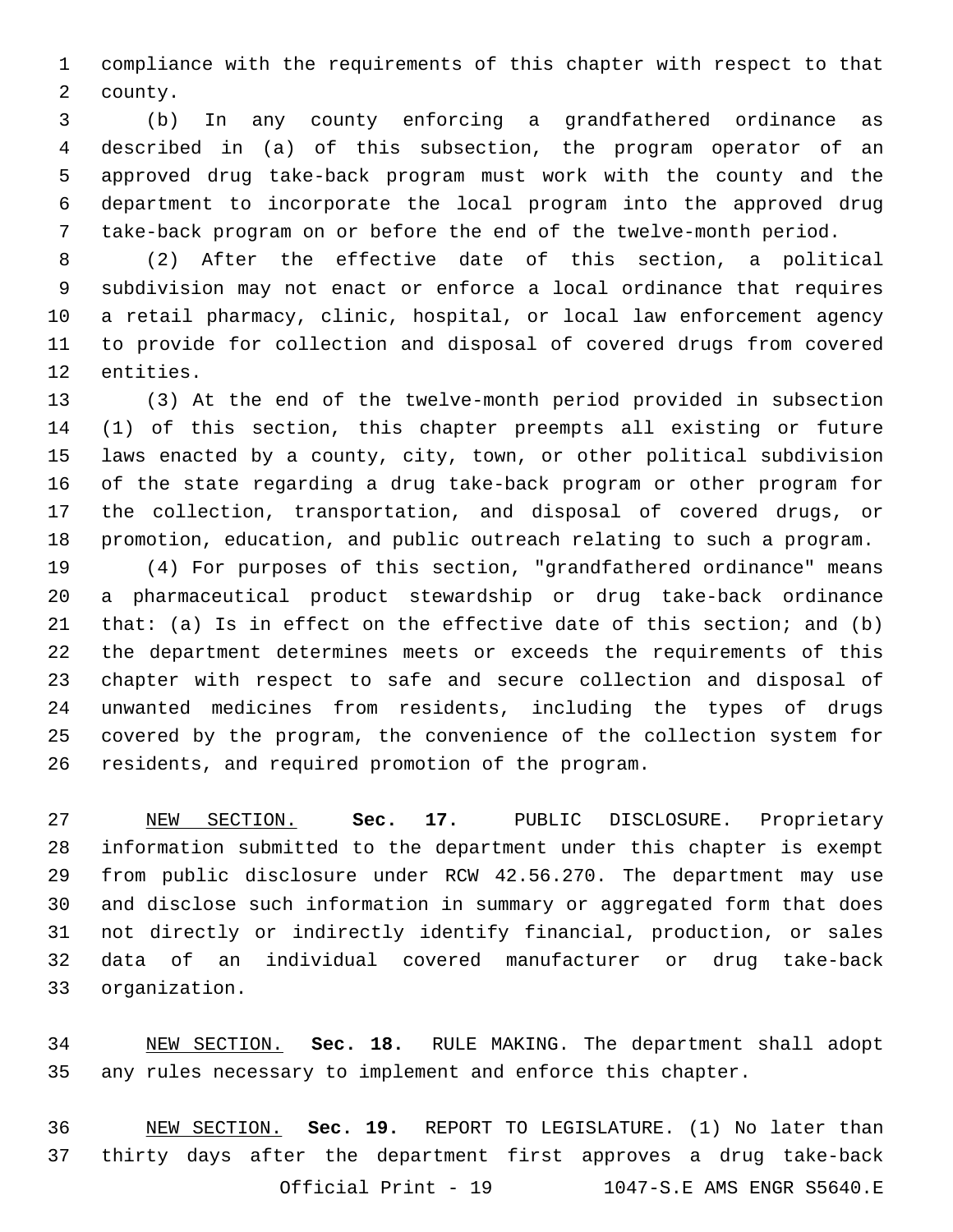program under section 5 of this act, the department shall submit an update to the legislature describing rules adopted under this chapter 3 and the approved drug take-back program.

 (2) By November 15th after the first full year of operation of an approved drug take-back program and biennially thereafter, the department shall submit a report to the legislature. The report must:

(a) Describe the status of approved drug take-back programs;

 (b) Evaluate the secure medicine collection and disposal system and the program promotion, education, and public outreach 10 requirements established by this chapter;

 (c) Evaluate, in conjunction with an academic institution that is not an agency of the state and is qualified to conduct and evaluate research relating to prescription and nonprescription drug use and abuse and environmental impact, to the extent feasible, the impact of approved drug take-back programs on: Awareness and compliance of residents with safe storage of medicines in the home and secure disposal of covered drugs; rates of misuse, abuse, overdoses, and poisonings from prescription and nonprescription drugs; and diversions of covered drugs from sewer, solid waste, and septic systems. To conduct this evaluation, the department and the academic institution may rely on available data sources, including the public awareness surveys required under this chapter, and the prescription drug monitoring program and public health surveys such as the Washington state healthy youth survey. The department and the academic institution may also consult with other state and local 26 agencies and interested stakeholders; and

(d) Provide any recommendations for legislation.

 NEW SECTION. **Sec. 20.** (1)(a) The department shall contract with the statewide program of poison and drug information services identified in RCW 18.76.030 to conduct a survey of residents to measure whether the secure medicine collection and disposal system and the program promotion, education, and public outreach requirements established in this chapter have led to statistically significant changes in: (i) Resident attitudes and behavior on safe storage and secure disposal of prescription and nonprescription medications used in the home; and (ii) the rates of abuse or misuse of or accidental exposure to prescription and nonprescription drugs.

 (b) The survey of residents must include telephone follow-up with users of the program's emergency telephone service. The survey must Official Print - 20 1047-S.E AMS ENGR S5640.E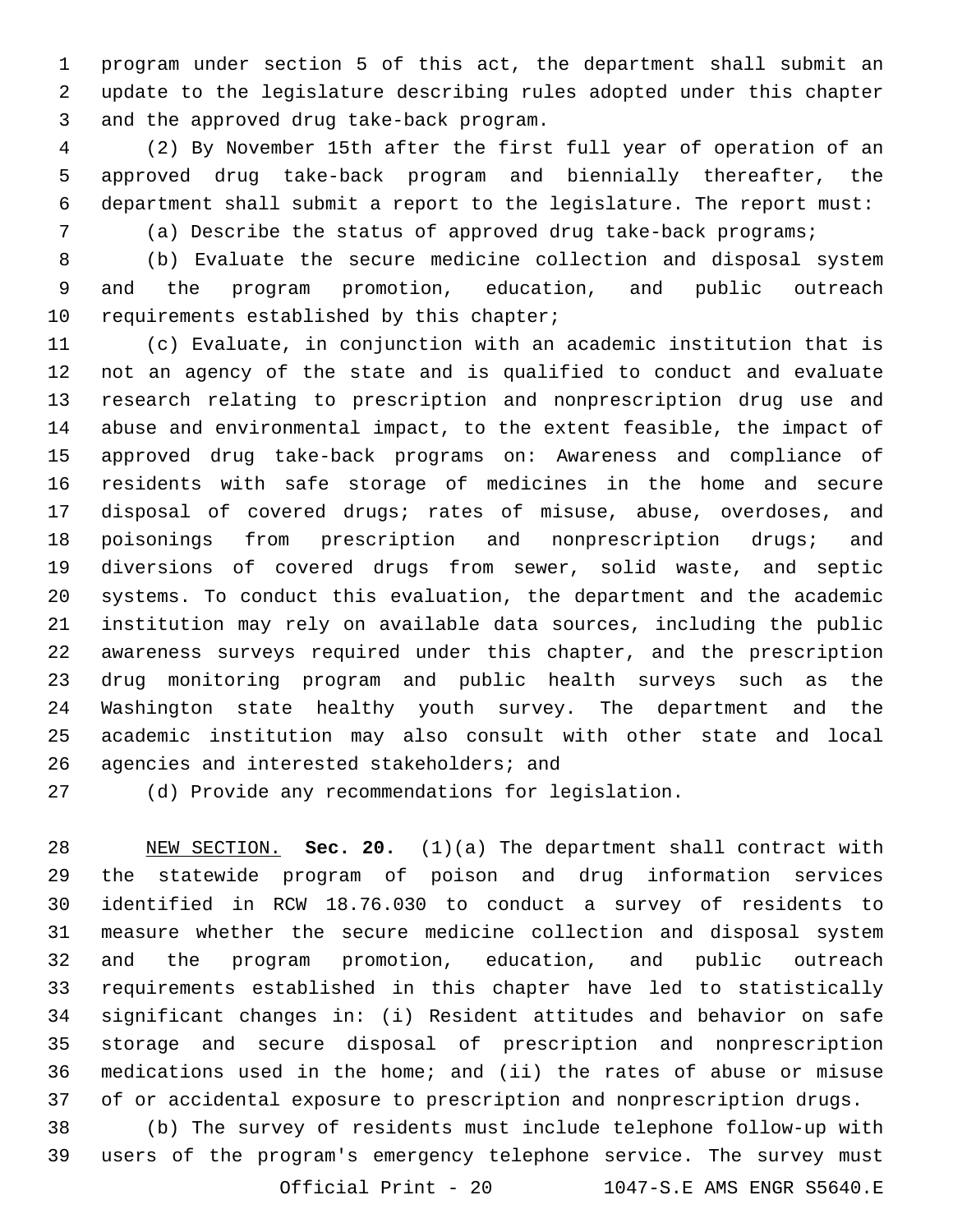be conducted before the secure medicine collection and disposal system is implemented and again no earlier than four years after the 3 system is implemented.

 (2) The statewide program of poison and drug information services shall report the survey results to the legislature and the department of health within six months of completion of the survey.

7 (3) This section expires July 1, 2026.

 **Sec. 21.** RCW 42.56.270 and 2017 c 317 s 17 are each amended to 9 read as follows:

 The following financial, commercial, and proprietary information 11 is exempt from disclosure under this chapter:

 (1) Valuable formulae, designs, drawings, computer source code or object code, and research data obtained by any agency within five years of the request for disclosure when disclosure would produce 15 private gain and public loss;

 (2) Financial information supplied by or on behalf of a person, firm, or corporation for the purpose of qualifying to submit a bid or proposal for (a) a ferry system construction or repair contract as required by RCW 47.60.680 through 47.60.750 or (b) highway construction or improvement as required by RCW 47.28.070;

 (3) Financial and commercial information and records supplied by private persons pertaining to export services provided under chapters 43.163 and 53.31 RCW, and by persons pertaining to export projects under RCW 43.23.035;24

 (4) Financial and commercial information and records supplied by businesses or individuals during application for loans or program services provided by chapters 43.325, 43.163, 43.160, 43.330, and 43.168 RCW, or during application for economic development loans or program services provided by any local agency;

 (5) Financial information, business plans, examination reports, and any information produced or obtained in evaluating or examining a business and industrial development corporation organized or seeking 33 certification under chapter 31.24 RCW;

 (6) Financial and commercial information supplied to the state investment board by any person when the information relates to the investment of public trust or retirement funds and when disclosure would result in loss to such funds or in private loss to the 38 providers of this information;

(7) Financial and valuable trade information under RCW 51.36.120;

Official Print - 21 1047-S.E AMS ENGR S5640.E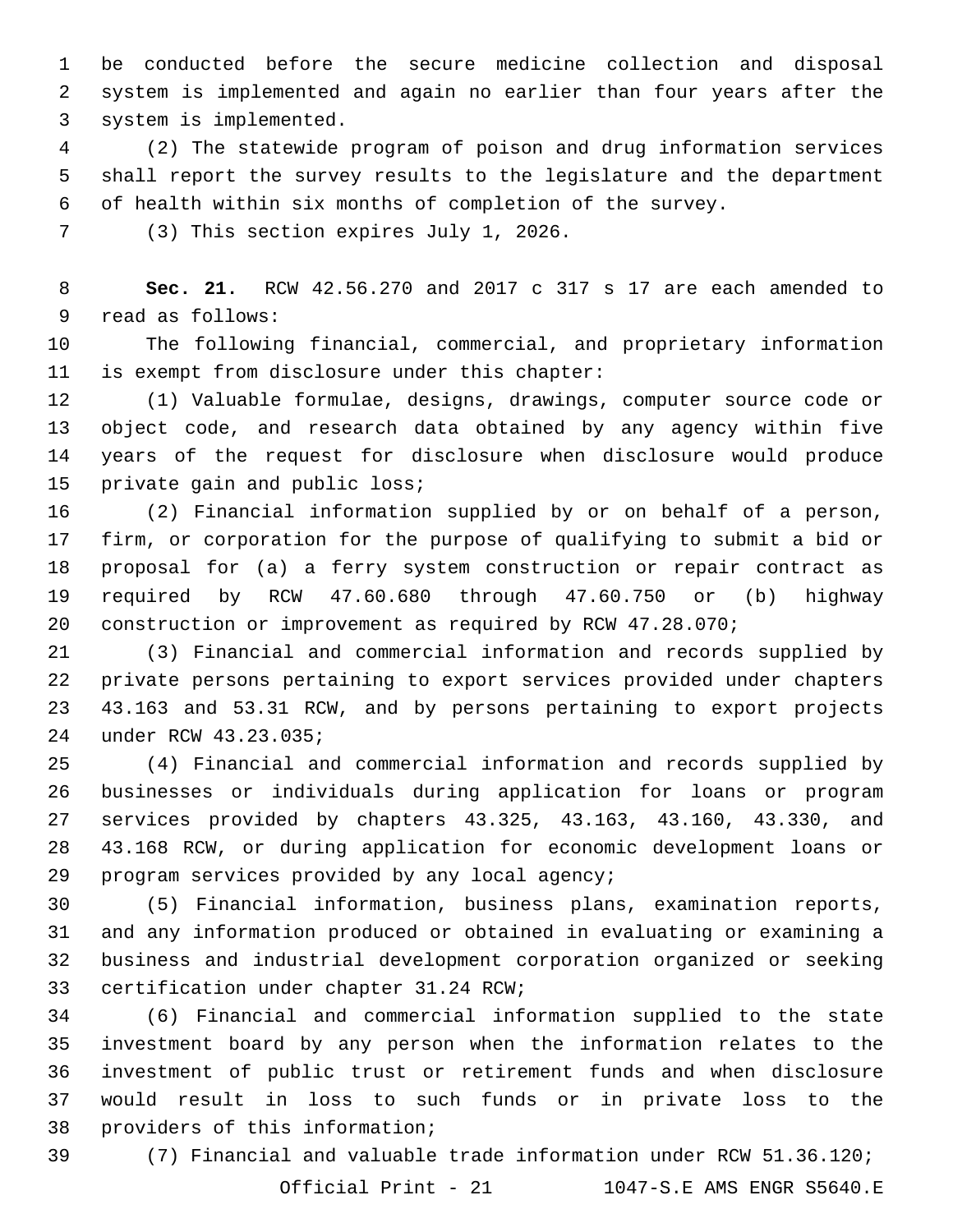(8) Financial, commercial, operations, and technical and research information and data submitted to or obtained by the clean Washington center in applications for, or delivery of, program services under 4 chapter 70.95H RCW;

 (9) Financial and commercial information requested by the public stadium authority from any person or organization that leases or uses the stadium and exhibition center as defined in RCW 36.102.010;

 (10)(a) Financial information, including but not limited to account numbers and values, and other identification numbers supplied by or on behalf of a person, firm, corporation, limited liability company, partnership, or other entity related to an application for a horse racing license submitted pursuant to RCW 67.16.260(1)(b), marijuana producer, processor, or retailer license, liquor license, 14 gambling license, or lottery retail license;

 (b) Internal control documents, independent auditors' reports and financial statements, and supporting documents: (i) Of house-banked social card game licensees required by the gambling commission pursuant to rules adopted under chapter 9.46 RCW; or (ii) submitted by tribes with an approved tribal/state compact for class III gaming;

 (11) Proprietary data, trade secrets, or other information that relates to: (a) A vendor's unique methods of conducting business; (b) data unique to the product or services of the vendor; or (c) determining prices or rates to be charged for services, submitted by any vendor to the department of social and health services for purposes of the development, acquisition, or implementation of state purchased health care as defined in RCW 41.05.011;

 (12)(a) When supplied to and in the records of the department of 28 commerce:

 (i) Financial and proprietary information collected from any person and provided to the department of commerce pursuant to RCW 31 43.330.050(8); and

 (ii) Financial or proprietary information collected from any person and provided to the department of commerce or the office of the governor in connection with the siting, recruitment, expansion, retention, or relocation of that person's business and until a siting decision is made, identifying information of any person supplying information under this subsection and the locations being considered for siting, relocation, or expansion of a business;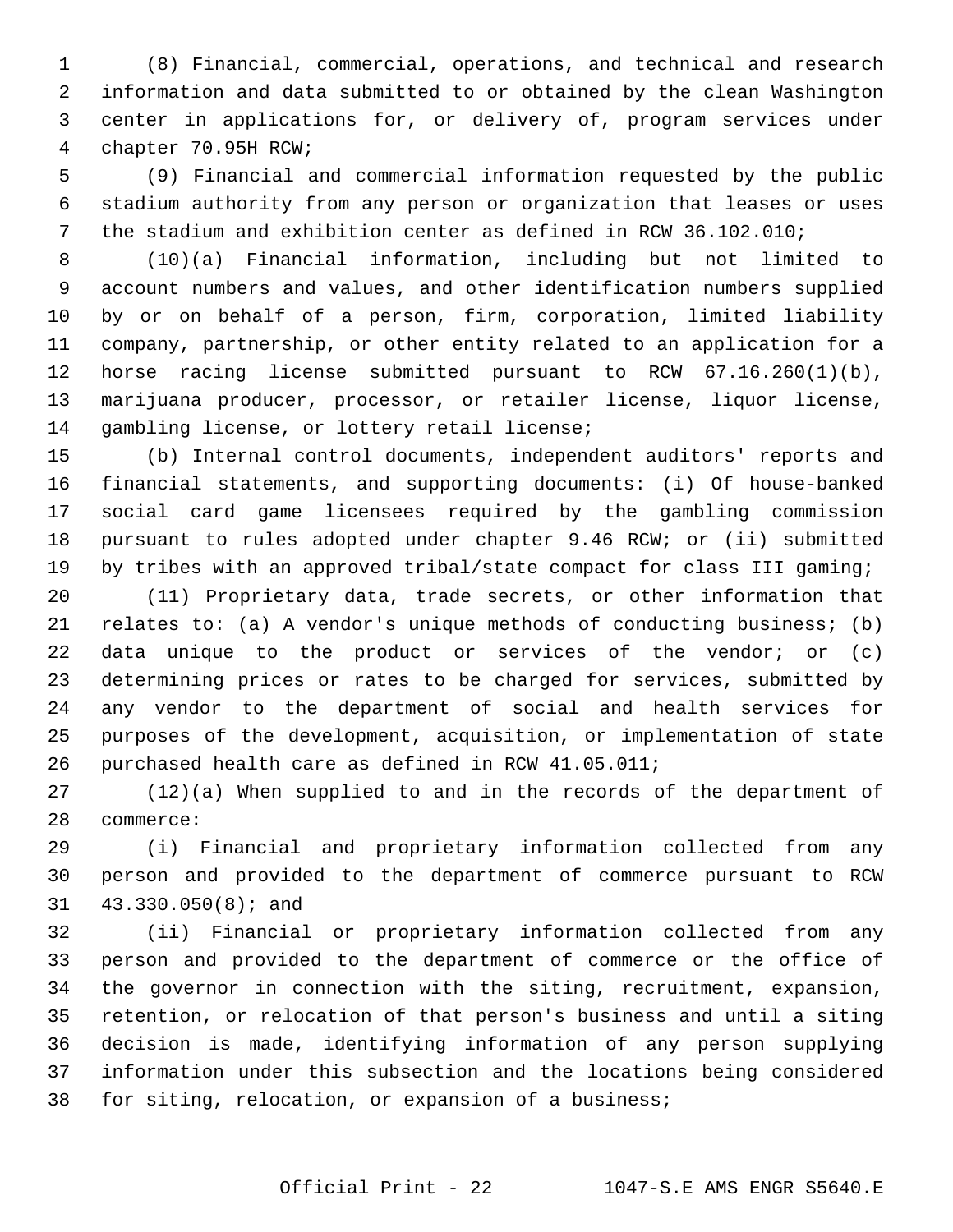(b) When developed by the department of commerce based on information as described in (a)(i) of this subsection, any work 3 product is not exempt from disclosure;

 (c) For the purposes of this subsection, "siting decision" means 5 the decision to acquire or not to acquire a site;

 (d) If there is no written contact for a period of sixty days to the department of commerce from a person connected with siting, recruitment, expansion, retention, or relocation of that person's business, information described in (a)(ii) of this subsection will be 10 available to the public under this chapter;

 (13) Financial and proprietary information submitted to or obtained by the department of ecology or the authority created under chapter 70.95N RCW to implement chapter 70.95N RCW;

 (14) Financial, commercial, operations, and technical and research information and data submitted to or obtained by the life sciences discovery fund authority in applications for, or delivery of, grants under chapter 43.350 RCW, to the extent that such information, if revealed, would reasonably be expected to result in private loss to the providers of this information;

 (15) Financial and commercial information provided as evidence to the department of licensing as required by RCW 19.112.110 or 19.112.120, except information disclosed in aggregate form that does not permit the identification of information related to individual 24 fuel licensees;

 (16) Any production records, mineral assessments, and trade secrets submitted by a permit holder, mine operator, or landowner to the department of natural resources under RCW 78.44.085;

 (17)(a) Farm plans developed by conservation districts, unless permission to release the farm plan is granted by the landowner or operator who requested the plan, or the farm plan is used for the 31 application or issuance of a permit;

 (b) Farm plans developed under chapter 90.48 RCW and not under the federal clean water act, 33 U.S.C. Sec. 1251 et seq., are subject 34 to RCW 42.56.610 and 90.64.190;

 (18) Financial, commercial, operations, and technical and research information and data submitted to or obtained by a health sciences and services authority in applications for, or delivery of, grants under RCW 35.104.010 through 35.104.060, to the extent that such information, if revealed, would reasonably be expected to result 40 in private loss to providers of this information;

Official Print - 23 1047-S.E AMS ENGR S5640.E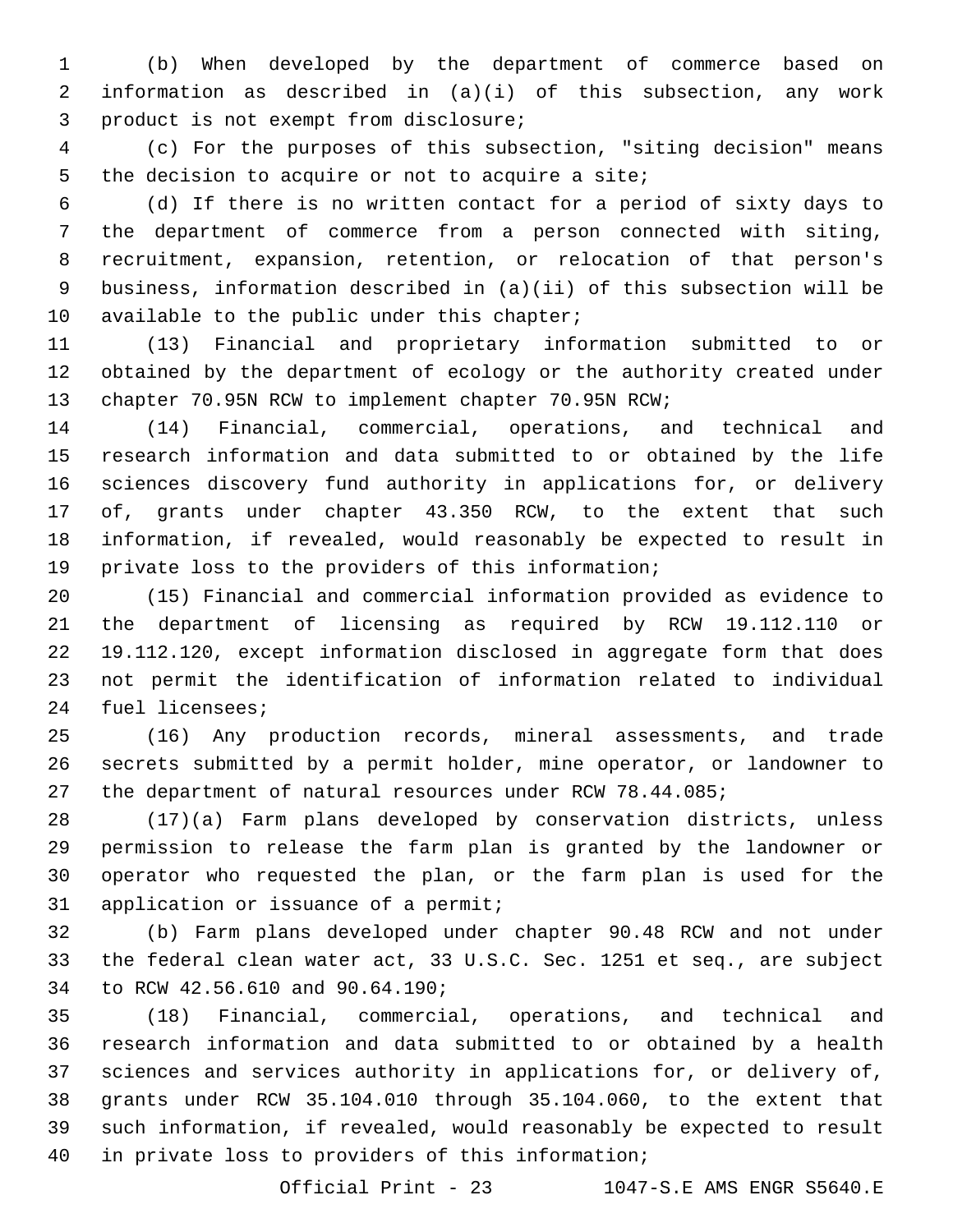(19) Information gathered under chapter 19.85 RCW or RCW 34.05.328 that can be identified to a particular business;

 (20) Financial and commercial information submitted to or obtained by the University of Washington, other than information the university is required to disclose under RCW 28B.20.150, when the information relates to investments in private funds, to the extent that such information, if revealed, would reasonably be expected to result in loss to the University of Washington consolidated endowment fund or to result in private loss to the providers of this 10 information;

 (21) Market share data submitted by a manufacturer under RCW  $12 \quad 70.95N.190(4);$ 

 (22) Financial information supplied to the department of financial institutions or to a portal under RCW 21.20.883, when filed by or on behalf of an issuer of securities for the purpose of obtaining the exemption from state securities registration for small securities offerings provided under RCW 21.20.880 or when filed by or on behalf of an investor for the purpose of purchasing such 19 securities;

 (23) Unaggregated or individual notices of a transfer of crude oil that is financial, proprietary, or commercial information, submitted to the department of ecology pursuant to RCW 90.56.565(1)(a), and that is in the possession of the department of ecology or any entity with which the department of ecology has shared 25 the notice pursuant to RCW 90.56.565;

 (24) Financial institution and retirement account information, and building security plan information, supplied to the liquor and cannabis board pursuant to RCW 69.50.325, 69.50.331, 69.50.342, and 69.50.345, when filed by or on behalf of a licensee or prospective licensee for the purpose of obtaining, maintaining, or renewing a license to produce, process, transport, or sell marijuana as allowed 32 under chapter 69.50 RCW;

 (25) Marijuana transport information, vehicle and driver identification data, and account numbers or unique access identifiers issued to private entities for traceability system access, submitted by an individual or business to the liquor and cannabis board under the requirements of RCW 69.50.325, 69.50.331, 69.50.342, and 69.50.345 for the purpose of marijuana product traceability. Disclosure to local, state, and federal officials is not considered 40 public disclosure for purposes of this section;

Official Print - 24 1047-S.E AMS ENGR S5640.E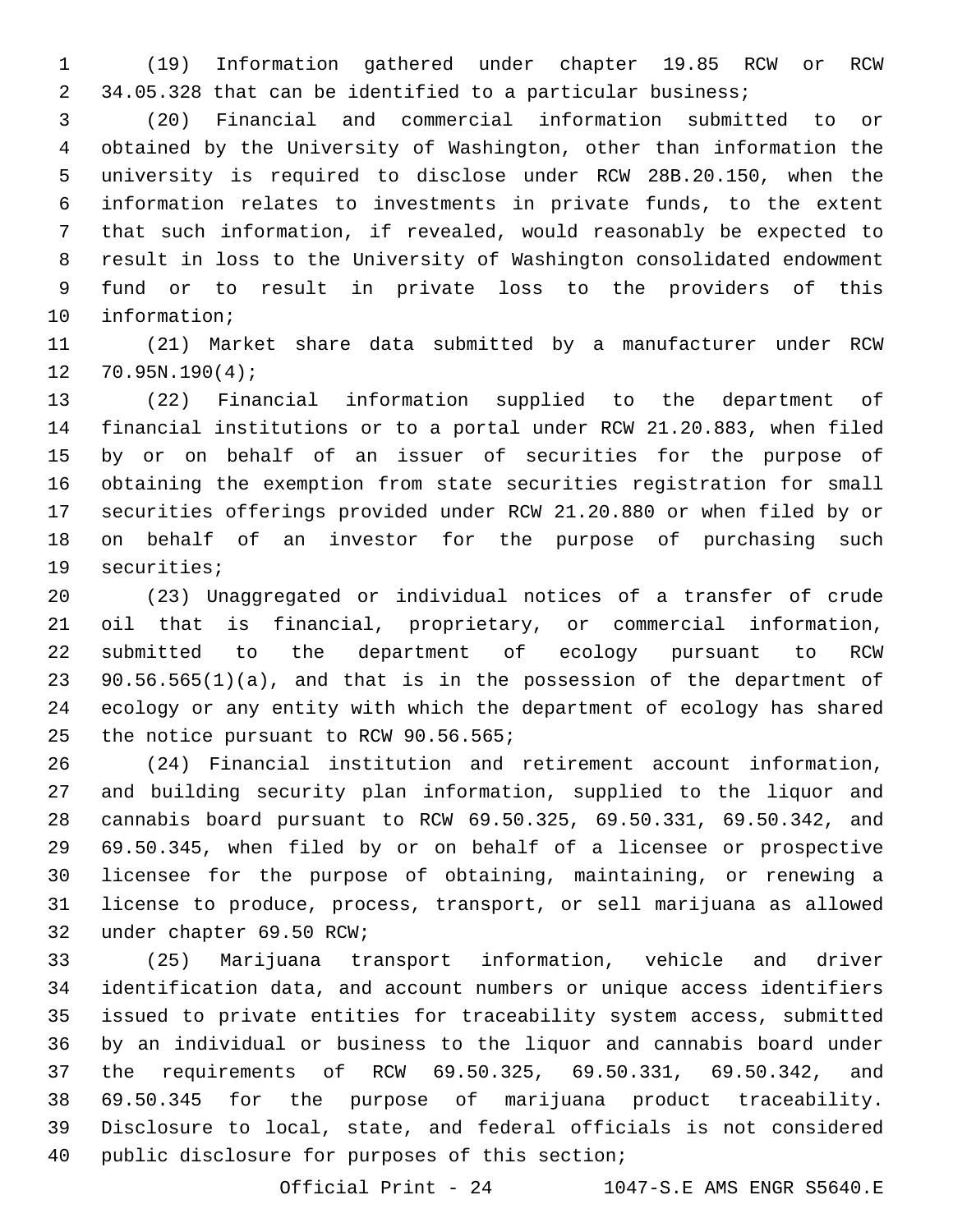(26) Financial and commercial information submitted to or obtained by the retirement board of any city that is responsible for the management of an employees' retirement system pursuant to the authority of chapter 35.39 RCW, when the information relates to investments in private funds, to the extent that such information, if revealed, would reasonably be expected to result in loss to the retirement fund or to result in private loss to the providers of this information except that (a) the names and commitment amounts of the private funds in which retirement funds are invested and (b) the aggregate quarterly performance results for a retirement fund's portfolio of investments in such funds are subject to disclosure;

 (27) Proprietary financial, commercial, operations, and technical and research information and data submitted to or obtained by the liquor and cannabis board in applications for marijuana research licenses under RCW 69.50.372, or in reports submitted by marijuana research licensees in accordance with rules adopted by the liquor and 17 cannabis board under RCW 69.50.372; ((and))

 (28) Trade secrets, technology, proprietary information, and financial considerations contained in any agreements or contracts, entered into by a licensed marijuana business under RCW 69.50.395, which may be submitted to or obtained by the state liquor and cannabis board; and

 (29) Proprietary information filed with the department of health under chapter 69.--- RCW (the new chapter created in section 25 of this act).

 **Sec. 22.** RCW 69.41.030 and 2016 c 148 s 11 are each amended to 27 read as follows:

 (1) It shall be unlawful for any person to sell, deliver, or possess any legend drug except upon the order or prescription of a physician under chapter 18.71 RCW, an osteopathic physician and surgeon under chapter 18.57 RCW, an optometrist licensed under chapter 18.53 RCW who is certified by the optometry board under RCW 18.53.010, a dentist under chapter 18.32 RCW, a podiatric physician and surgeon under chapter 18.22 RCW, a veterinarian under chapter 18.92 RCW, a commissioned medical or dental officer in the United States armed forces or public health service in the discharge of his or her official duties, a duly licensed physician or dentist employed by the veterans administration in the discharge of his or her official duties, a registered nurse or advanced registered nurse Official Print - 25 1047-S.E AMS ENGR S5640.E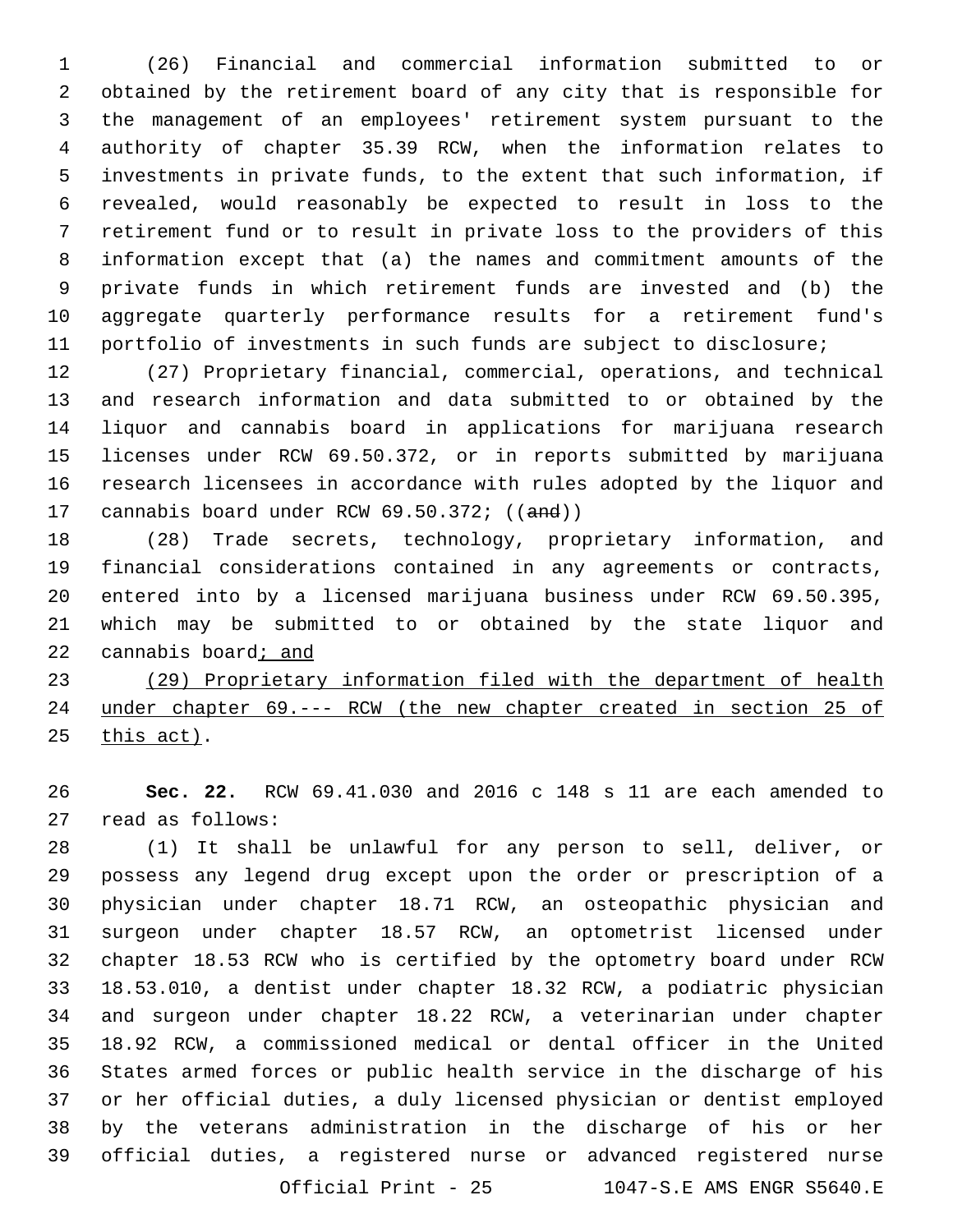practitioner under chapter 18.79 RCW when authorized by the nursing care quality assurance commission, a pharmacist licensed under chapter 18.64 RCW to the extent permitted by drug therapy guidelines or protocols established under RCW 18.64.011 and authorized by the commission and approved by a practitioner authorized to prescribe drugs, an osteopathic physician assistant under chapter 18.57A RCW when authorized by the board of osteopathic medicine and surgery, a physician assistant under chapter 18.71A RCW when authorized by the medical quality assurance commission, or any of the following professionals in any province of Canada that shares a common border with the state of Washington or in any state of the United States: A physician licensed to practice medicine and surgery or a physician licensed to practice osteopathic medicine and surgery, a dentist licensed to practice dentistry, a podiatric physician and surgeon licensed to practice podiatric medicine and surgery, a licensed advanced registered nurse practitioner, a licensed physician assistant, a licensed osteopathic physician assistant, or a veterinarian licensed to practice veterinary medicine: PROVIDED, HOWEVER, That the above provisions shall not apply to sale, delivery, or possession by drug wholesalers or drug manufacturers, or their agents or employees, or to any practitioner acting within the scope of his or her license, or to a common or contract carrier or warehouse operator, or any employee thereof, whose possession of any legend drug is in the usual course of business or employment: PROVIDED FURTHER, That nothing in this chapter or chapter 18.64 RCW shall prevent a family planning clinic that is under contract with the health care authority from selling, delivering, possessing, and dispensing commercially prepackaged oral contraceptives prescribed by 29 authorized, licensed health care practitioners: PROVIDED FURTHER, That nothing in this chapter prohibits possession or delivery of legend drugs by an authorized collector or other person participating in the operation of a drug take-back program authorized in chapter 69.--- RCW (the new chapter created in section 25 of this act).

 (2)(a) A violation of this section involving the sale, delivery, or possession with intent to sell or deliver is a class B felony 36 punishable according to chapter 9A.20 RCW.

 (b) A violation of this section involving possession is a misdemeanor.38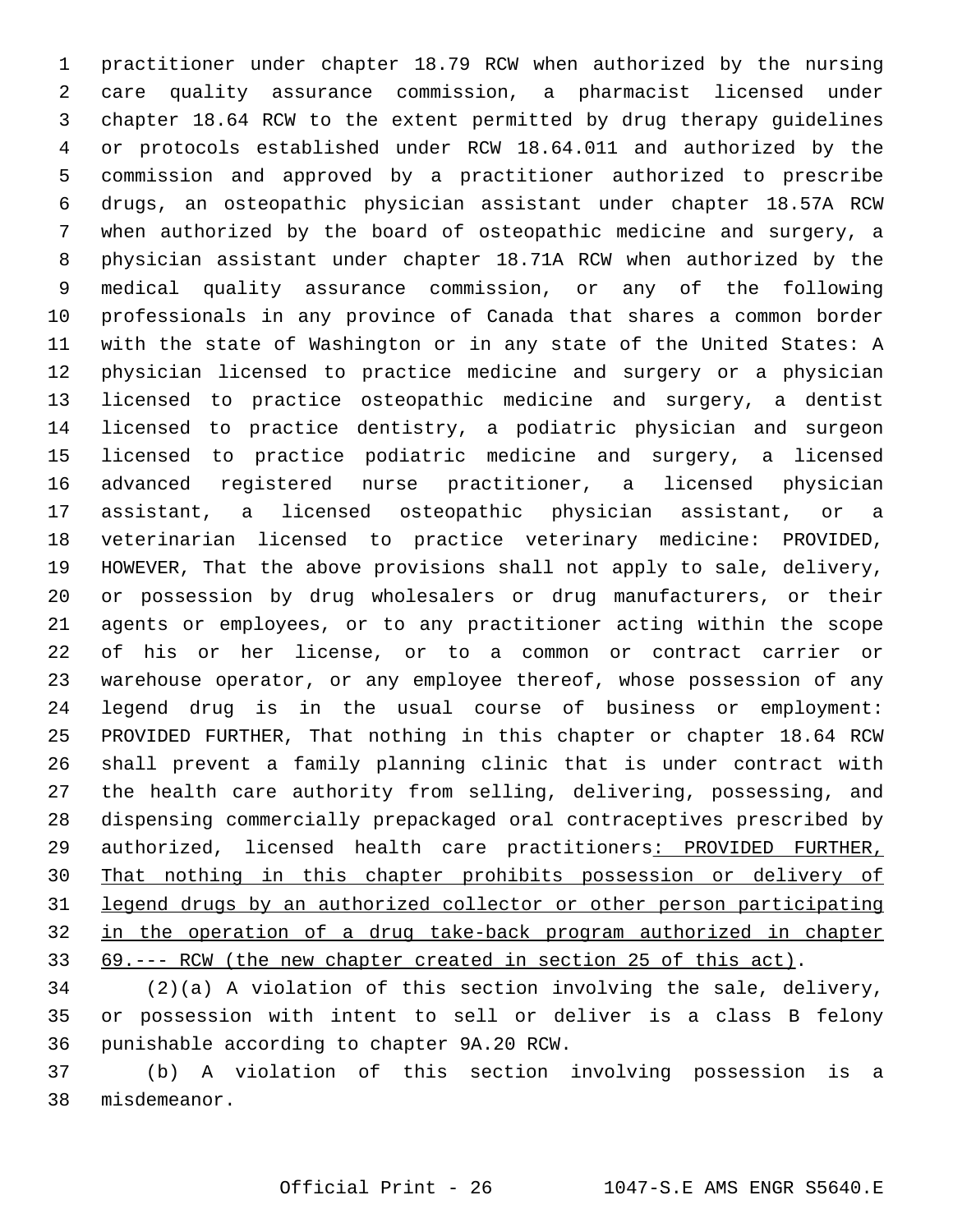NEW SECTION. **Sec. 23.** A new section is added to chapter 69.50 2 RCW to read as follows:

 It is not a violation of this chapter to possess or deliver a controlled substance in compliance with chapter 69.--- RCW (the new 5 chapter created in section 25 of this act).

 NEW SECTION. **Sec. 24.** A new section is added to chapter 70.95 7 RCW to read as follows:

 An authorized collector regulated under chapter 69.--- RCW (the new chapter created in section 25 of this act) is not required to obtain a permit under RCW 70.95.170 unless the authorized collector is required to obtain a permit under RCW 70.95.170 as a consequence of activities that are not directly associated with the collection facility's activities under chapter 69.--- RCW (the new chapter 14 created in section 25 of this act).

 NEW SECTION. **Sec. 25.** Sections 2 through 20 of this act constitute a new chapter in Title 69 RCW.

 NEW SECTION. **Sec. 26.** A new section is added to chapter 43.131 18 RCW to read as follows:

 The authorization for drug take-back programs created in this act shall be terminated on January 1, 2029, as provided in section 27 of 21 this act.

 NEW SECTION. **Sec. 27.** A new section is added to chapter 43.131 23 RCW to read as follows: The following acts or parts of acts, as now existing or hereafter amended, are each repealed, effective January 1, 2030: (1) RCW 69.--.--- and 2018 c ... s 2 (section 2 of this act); (2) RCW 69.--.--- and 2018 c ... s 3 (section 3 of this act); 28 (3) RCW 69.--.--- and 2018 c ... s 4 (section 4 of this act); (4) RCW 69.--.--- and 2018 c ... s 5 (section 5 of this act); (5) RCW 69.--.--- and 2018 c ... s 6 (section 6 of this act); (6) RCW 69.--.--- and 2018 c ... s 7 (section 7 of this act); (7) RCW 69.--.--- and 2018 c ... s 8 (section 8 of this act); (8) RCW 69.--.--- and 2018 c ... s 9 (section 9 of this act); (9) RCW 69.--.--- and 2018 c ... s 10 (section 10 of this act); 35 (10) RCW  $69. -- ---$  and  $2018$  c ... s 11 (section 11 of this act); (11) RCW 69.--.--- and 2018 c ... s 12 (section 12 of this act); Official Print - 27 1047-S.E AMS ENGR S5640.E